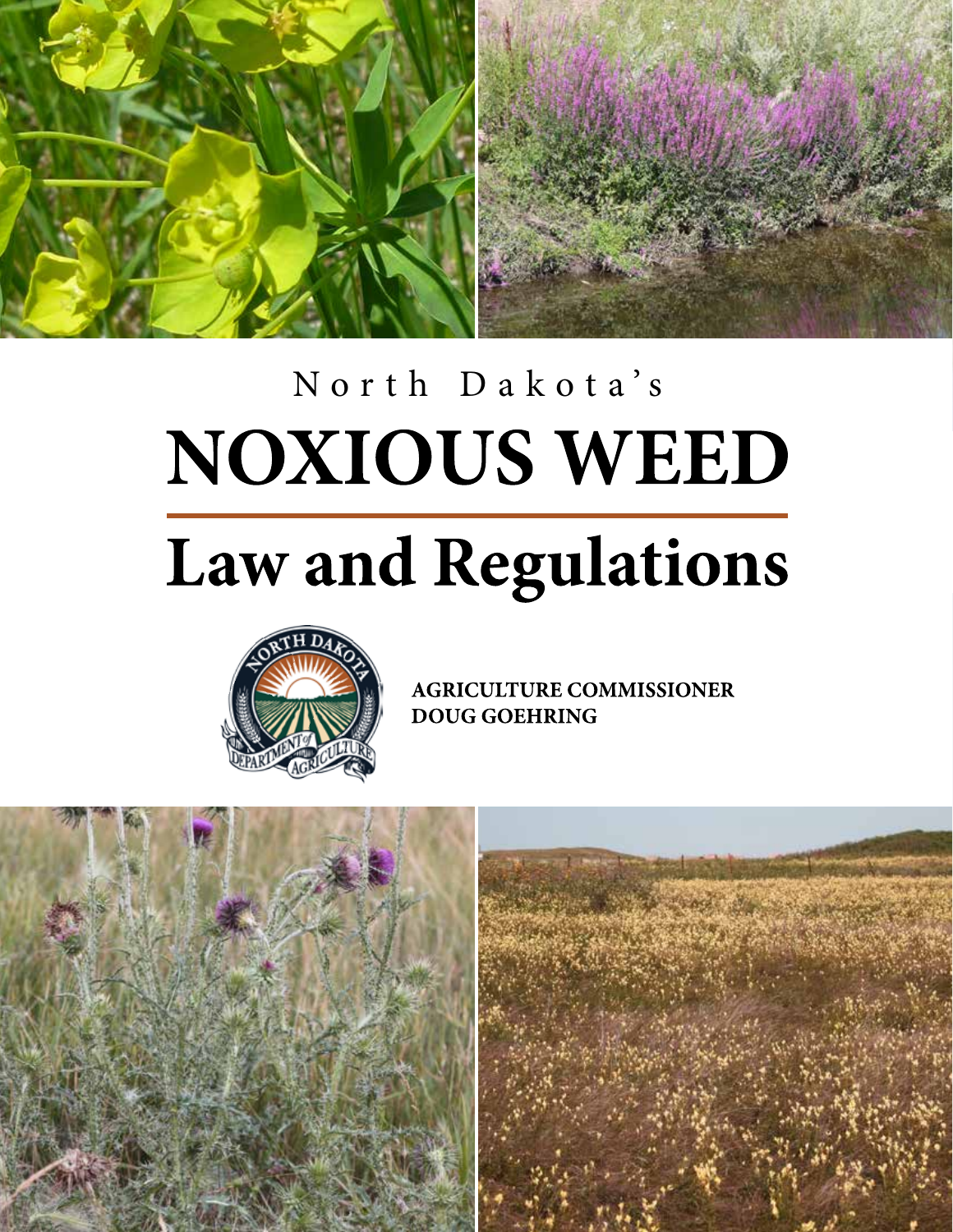# North Dakota's**NOXIOUS WEED**

# **Law and Regulations**



**AGRICULTURE COMMISSIONER DOUG GOEHRING** 

Revised 10/2015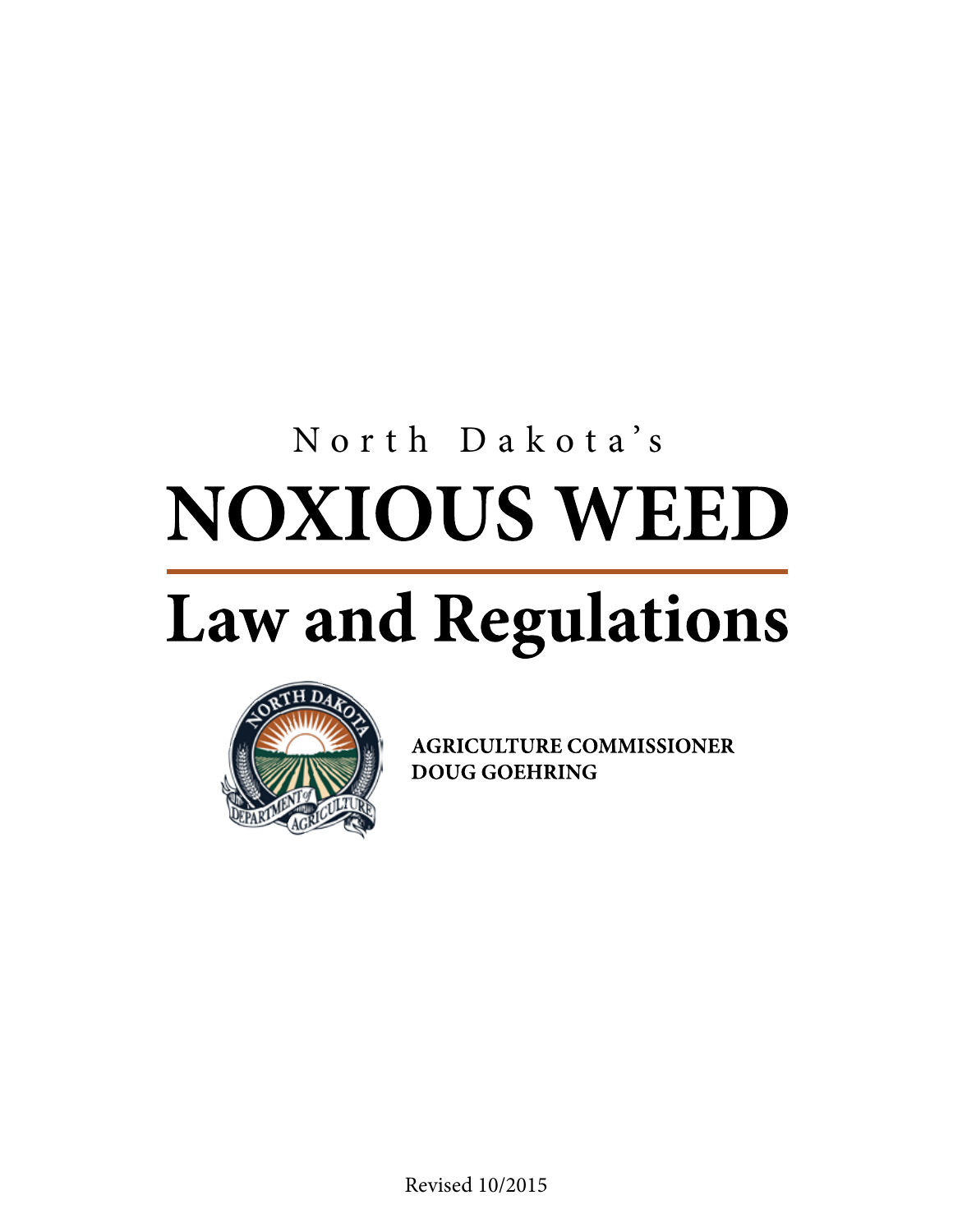## **TABLE OF CONTENTS**

| A Message from the Agriculture Commissioner |                                                                       | ii |
|---------------------------------------------|-----------------------------------------------------------------------|----|
| Chapter $4.1-47$                            | Noxious Weed Control                                                  | 1  |
| Chapter 4.1-14                              | Forage Certification                                                  | 12 |
| Chapter 4-01-27                             | Publicly owned land - Noxious<br>weed control or eradication          | 13 |
| Chapter 57-15-06.7                          | Additional levies - Exceptions to<br>tax levy limitations in counties | 13 |
| Chapter 7-06-01-02                          | Noxious Weed List                                                     | 14 |
| Noxious Weed Enforcement Procedures         |                                                                       | 15 |

A Public Official's Guide to North Dakota's Open Records and Open Meetings Laws 20

This book contains the North Dakota Noxious Weeds Law, as passed by the State Legislature, together with pertinent rules and regulations developed by the North Dakota Department of Agriculture and other state agencies.

This book is for reference only. For purposes of legal citation, please refer to appropriate sections of the North Dakota Century Code and the North Dakota Administrative Code.

## **MORE INFORMATION**

For more information on noxious weeds in North Dakota, please contact:

The North Dakota Department of Agriculture Plant Industries Division 1929 N. Washington St. Suite SS Bismarck, ND 58501 701-328-2231 or 800-242-7535 ndda@nd.gov www.nd.gov/ndda

Mailing address: 600 E. Boulevard Ave., Dept. 602 Bismarck, ND 58505-0020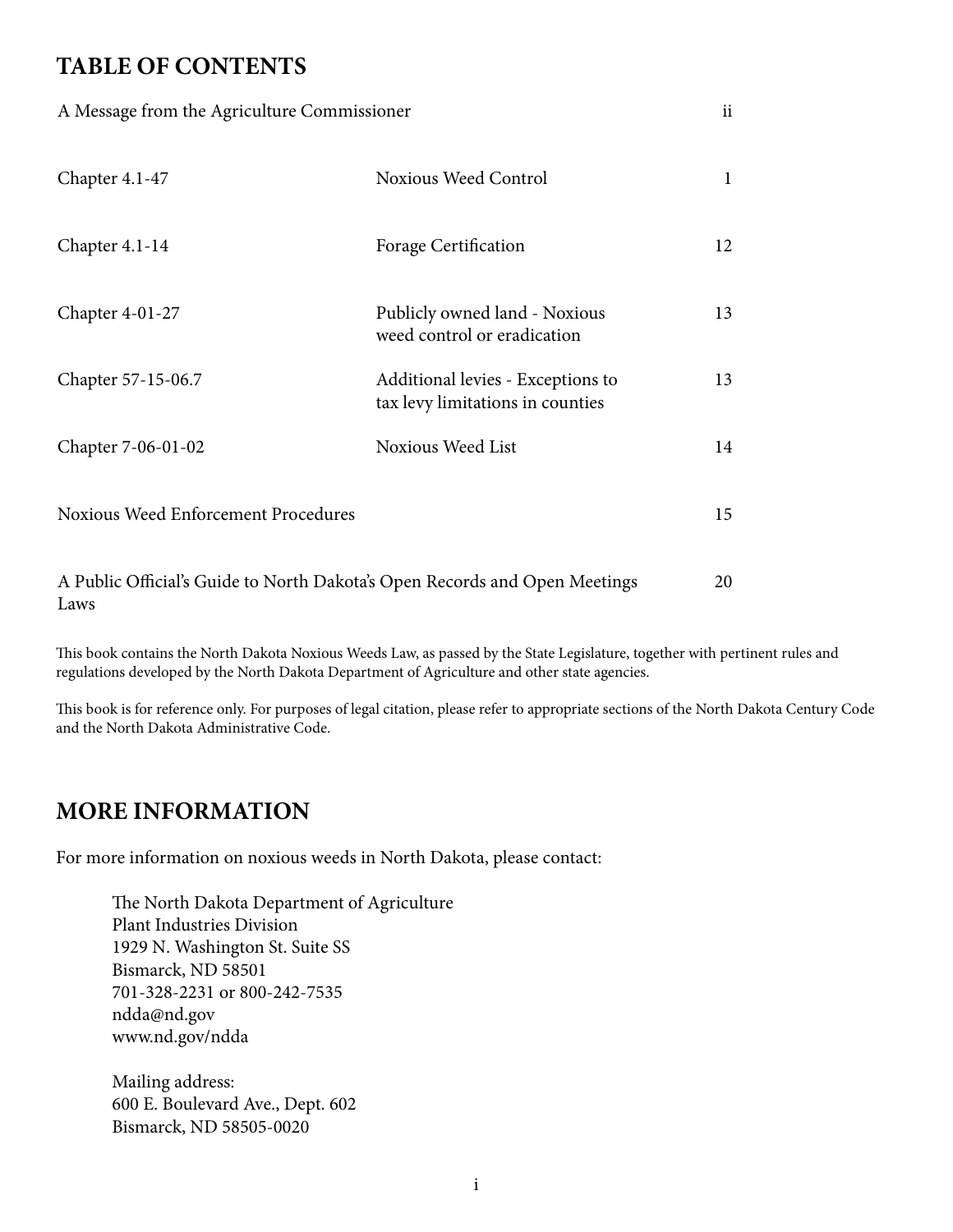## **A MESSAGE FROM THE COMMISSIONER**

the legal basis for the efforts to control noxious weeds.

Noxious weeds cause millions of dollars in damage to North Dakota crops and forage. Many additional dollars are spent in both public and private efforts to control these weeds. In addition to their agronomic impact, noxious weeds adversely affect rural and urban landscapes, tax revenues, recreational opportunities and wildlife habitat.

Noxious weeds are not just an agricultural issue. They can be found virtually everywhere in North Dakota, even in our largest cities. It is not unusual to see leafy spurge, Canada thistle and other noxious weeds growing along city streets and in vacant lots. Some communities have found it necessary to hire weed control officers and to conduct control programs.



The North Dakota Department of Agriculture publishes this edition of the Noxious Weed Law to help weed boards, weed officers, landowners, public land managers and others understand

This book also includes a summary of noxious weed enforcement procedures and North Dakota's open meeting and open records laws.

The 2015 Legislature made changes in North Dakota's noxious weed laws, so please discard previous editions of this book.

The war on noxious weeds will be long and costly, but it is one that I believe we can manage effectively by working together.

Sincerely,

Doug Goehring Agriculture Commissioner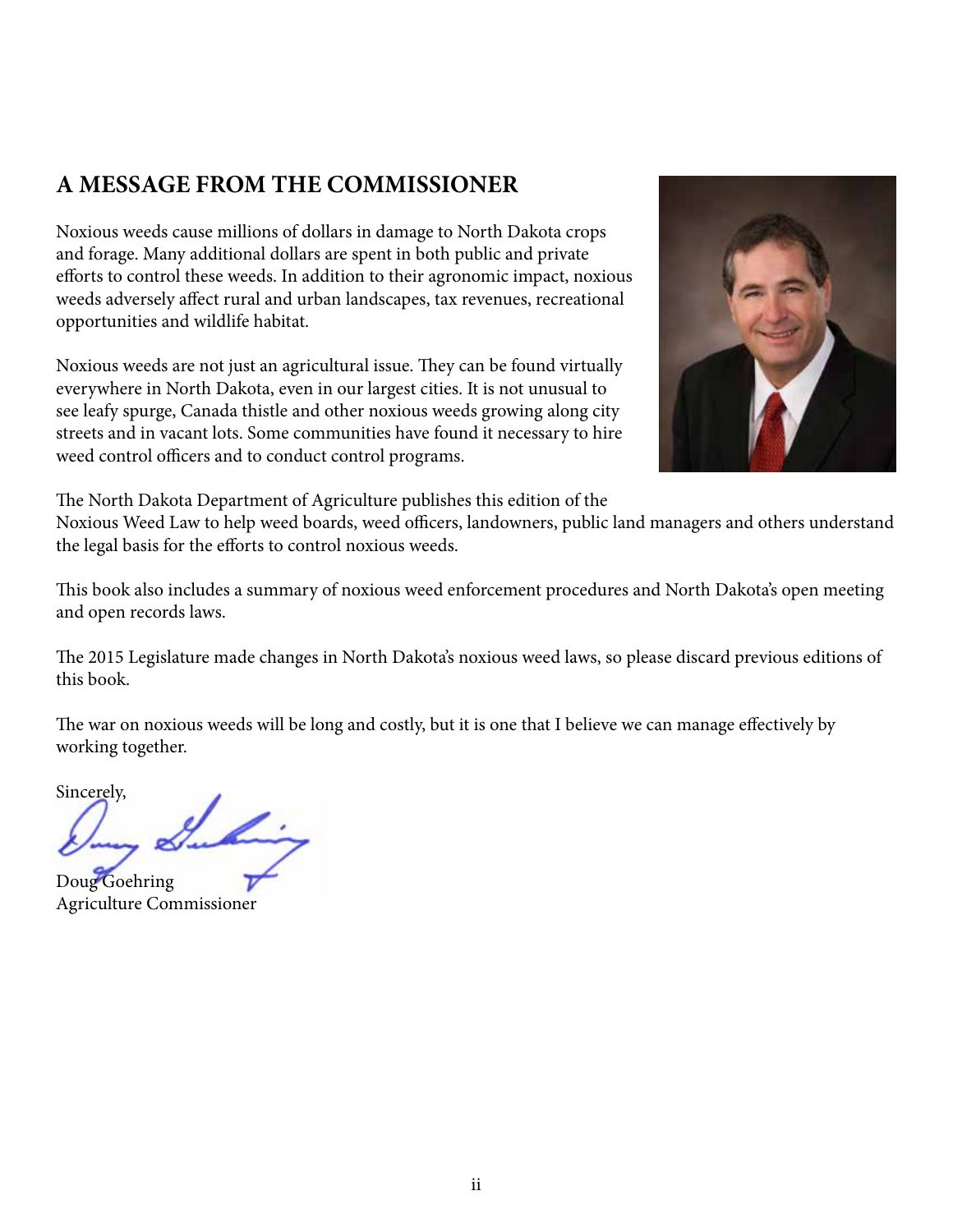## **CHAPTER 4.1-47: NOXIOUS WEED CONTROL**

## **4.1-47-01. Definitions, as used in this chapter:**

- 1. "Board member area" means a geographical area within the county from which a member of the weed board is appointed.
- 2. "City weed control officer" means an individual designated by a city weed board to be responsible for the operation and enforcement of this chapter within the city.
- 3. "Commissioner" means the agriculture commissioner or the commissioner's designee.
- 4. "Control" means to prevent a noxious weed from spreading by:
	- a. Suppressing its seeds or propagating parts; or
	- b. Destroying either the entire plant or its propagating parts.
- 5. "County weed control officer" means an individual designated by the county weed board to be responsible for the operation and enforcement of this chapter within each county.
- 6. "Noxious weed" means a plant propagated by either seed or vegetative parts and determined to be injurious to public health, crops, livestock, land, or other property by:
	- a. The commissioner in accordance with section 4.1-47-05;
	- b. A county weed board in accordance with section 4.1-47-10; or
	- c. A city weed board in accordance with section 4.1-47-21.
- 7. "Township road" means an improved public road that is:
	- a. Located outside of an incorporated city;
	- b. Not designated as part of a county, state, or federal aid road system; and
	- c. Constructed, maintained, graded, and drained by the township, or by the county if the township is unorganized.

## **4.1-47-02. Control of noxious weeds.**

- 1. Each person shall do all things necessary and proper to control the spread of noxious weeds.
- 2. No person may distribute, sell, or offer for sale within this state a noxious weed.

## **4.1-47-03. Noxious weed control - Agriculture commissioner - Powers.**

The commissioner may enter upon any land in the state to perform duties and to exercise powers under this chapter, including taking specimens of weeds or other materials, without the consent of the landowner or other person responsible for the land and without being subject to any action for trespass or damages, provided reasonable care is exercised.

## **4.1-47-04. Noxious weed control - Agriculture commissioner - Duties.**

The commissioner shall:

- 1. Maintain a state noxious weed list;
- 2. Direct the removal of a noxious weed from a county or city noxious weed list if the commissioner, after consultation with the respective weed board and the North Dakota state university extension service, determines there is insufficient justification for the continued inclusion of that particular noxious weed;
- 3. Except as otherwise provided, forward all signed complaints to the proper weed control authority; and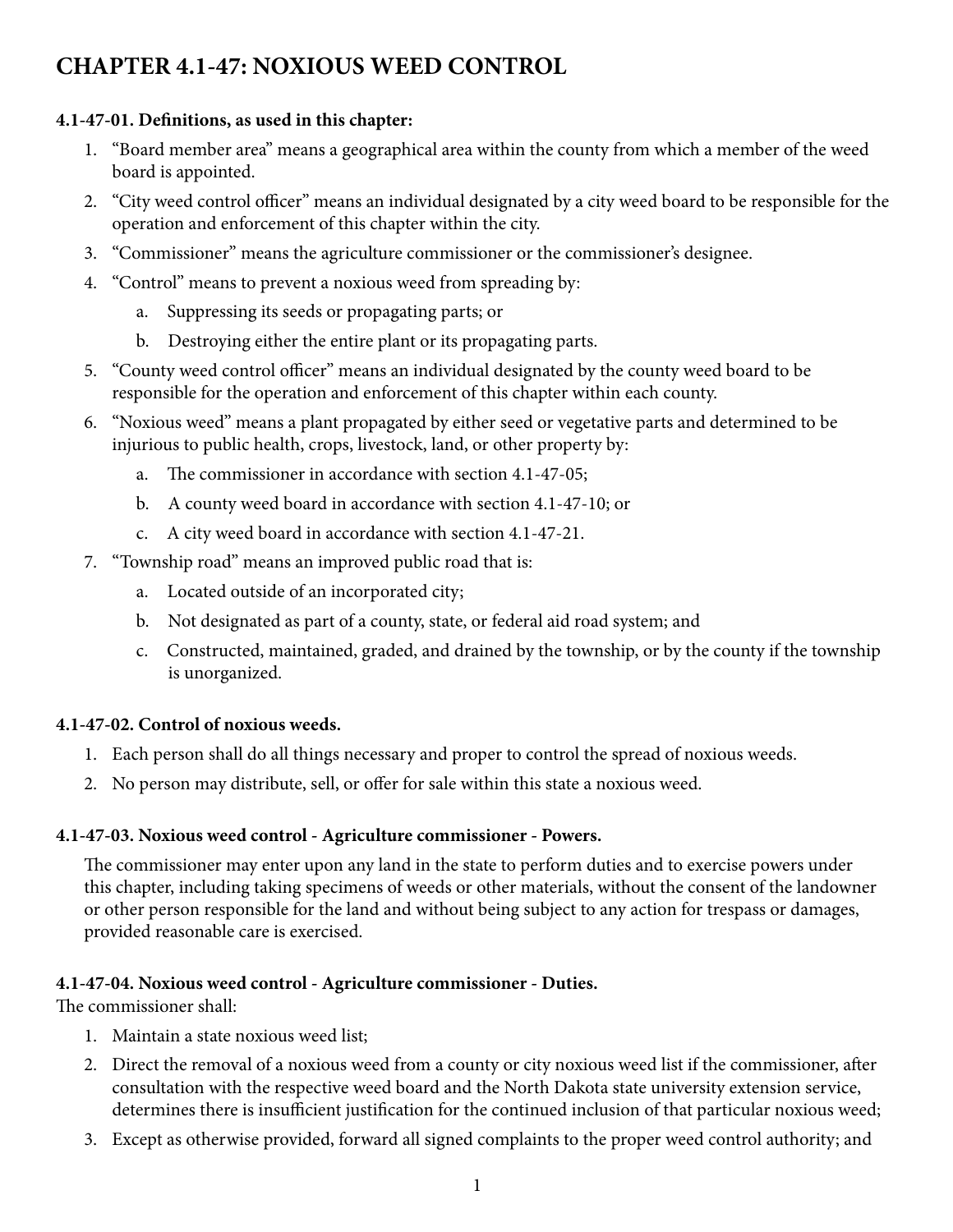4. Call an annual meeting of all weed control officers to review noxious weed control efforts in this state.

## **4.1-47-05. State noxious weed list - Compilation.**

- 1. Before the commissioner may add a weed to or remove a weed from the state noxious weed list, the commissioner shall consult with the North Dakota state university extension service.
- 2. Before January 1, 2010, and at least every five years thereafter, the commissioner shall review the state noxious weed list. The commissioner shall provide each county and city weed board with at least fourteen days' notice of the time and place at which the list will be reviewed and, no later than fourteen days after conclusion of the review, shall provide each county and city weed board with written notice of any changes to the state noxious weed list.

## **4.1-47-06. County weed board - Members - Terms - Compensation.**

- 1. Each board of county commissioners shall:
	- a. Establish contiguous county weed board member areas; or
	- b. Determine that county weed board members must be appointed at large.
- 2. The board of county commissioners shall appoint a county weed board consisting of three, five, or seven members. Members shall serve for a term of four years or until their successors are appointed and qualified. The terms must be staggered so that no more than two expire each year.
- 3. If the board of county commissioners has established county weed board member areas as provided for in subsection 1, any qualified elector residing in the county weed board member area is eligible to represent that area on the board. If the board of county commissioners has determined that county weed board members must be appointed at large as provided for in subsection 1, any qualified elector residing in the county is eligible to serve on the county weed board.
- 4. A board member shall assume office at the first regular meeting of the county weed board following that member's appointment.
- 5. The board of county commissioners shall remove a member of the county weed board for repeated unexcused failures to attend meetings, for refusal to act as a board member, or for incapacity. If a vacancy occurs on a county weed board, the board of county commissioners, at its next regular meeting, shall appoint an individual who possesses the necessary qualifications to fill the unexpired term.
- a. The county weed board shall elect a chairman and a vice chairman from among its members. 6.
	- b. The county weed board shall appoint a secretary and a treasurer. The secretary and treasurer need not be members of the board.
- 7. The board of county commissioners shall establish the rate of compensation for county weed board members. Actual expenses incurred by board members may be reimbursed at the official reimbursement rates of the appointing authority.

## **4.1-47-07. County weed board - Jurisdiction.**

The jurisdiction of a county weed board extends to all land within the county but does not include any land within the corporate limits of a city if that city has its own noxious weed control program under this chapter.

## **4.1-47-08. County weed board - Powers.**

A county weed board may:

1. Expend funds from all available sources if it determines that the extent of noxious weed infestation on certain land is so severe that control efforts would place an extreme financial burden on the landowner.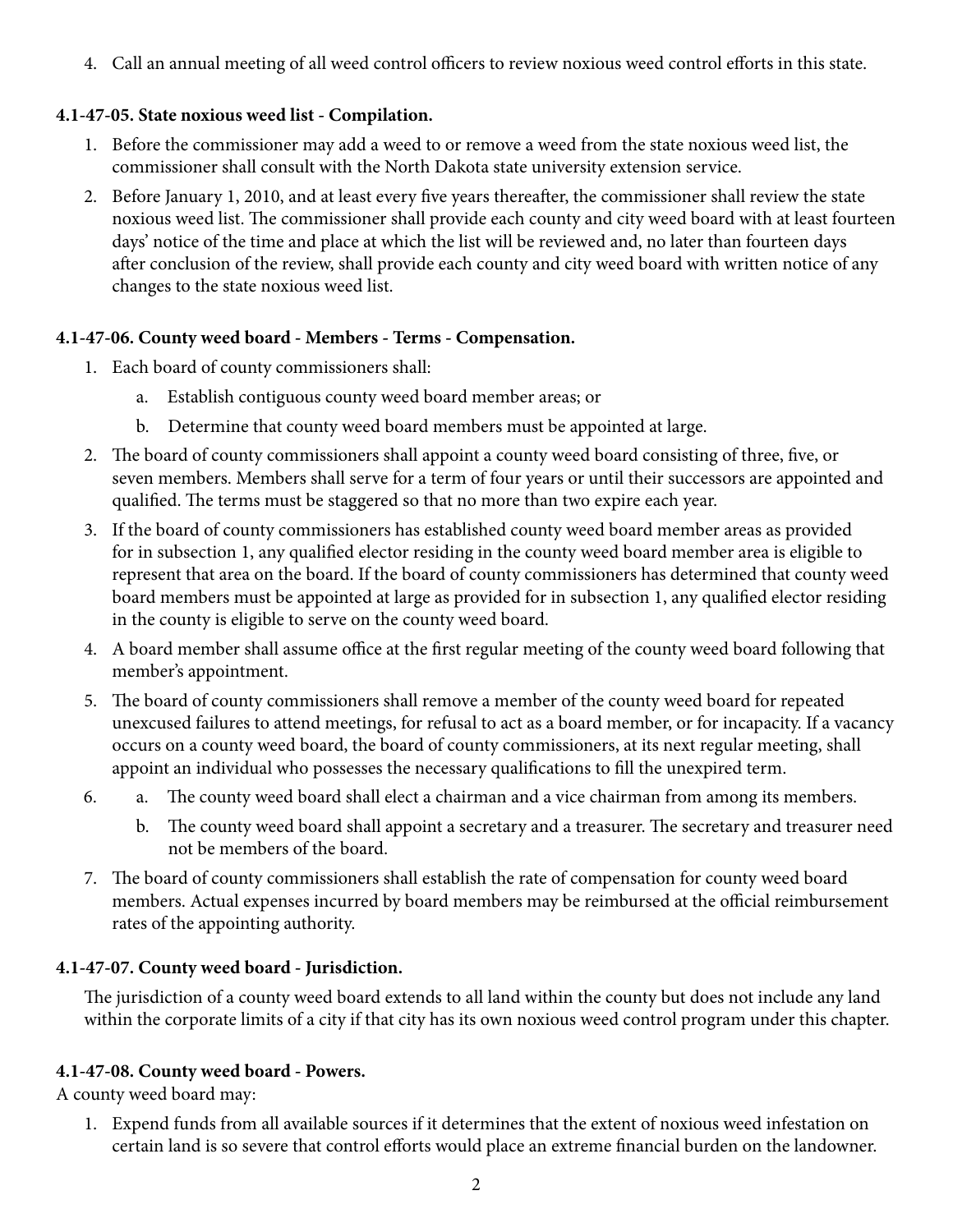2. Employ and compensate additional personnel to assist with noxious weed control efforts.

## **4.1-47-09. County weed board - Duties.**

Each county weed board shall:

7.

- 1. Implement a program for the control of noxious weeds;
- 2. Provide for the control of noxious weeds along county and township roads and along county highways;
- 3. Establish the time and place of regular board meetings;
- 4. Meet at least once each year;
- 5. Keep minutes of its board meetings and a complete record of all official acts;
- 6. Control and disburse all moneys received by the county from any source for noxious weed control;
	- a. Provide for the compensation of its members and its secretary and treasurer;
		- b. Reimburse its members and its secretary and treasurer for actual and necessary expenses; and
		- c. Provide a mileage allowance at the same rate as that established for state employees; and
- a. Employ and provide for the compensation of a weed control officer; 8.
	- b. Reimburse the weed control officer for actual and necessary expenses; and
	- c. Provide a mileage allowance at the same rate as that established for state employees.

## **4.1-47-10. County weed board - Development of county weed list.**

- 1. A county weed board may designate as noxious certain weeds that are not on the state noxious weed list, provided the county weed board consults with the North Dakota state university extension service and that the designation is approved by the commissioner.
- 2. Before January 1, 2010, and at least every five years thereafter, each county weed board shall review its noxious weed list and, by majority vote, may remove any weed from its list. The county weed board shall provide the commissioner with at least fourteen days' notice of the time and place at which its list will be reviewed and, no later than fourteen days after conclusion of the review, shall provide the commissioner with written notice of any changes to the county list.
- 3. A county weed board shall immediately remove any noxious weed from its list when directed to do so by the commissioner in accordance with section 4.1-47-04.

## **4.1-47-11. County weed control officer - Membership on county weed board - Employment.**

- 1. A county weed control officer may serve as a member of the weed control board by which the officer is employed if the officer is otherwise qualified to do so.
- 2. An individual may be employed as a weed control officer by several weed boards simultaneously.

## **4.1-47-12. County weed control officer - Powers.**

A county weed control officer may enter upon any land within the jurisdiction of the officer to perform duties and to exercise powers under sections 4.1-47-01 through 4.1-47-30, including taking specimens of weeds or other materials, without the consent of the landowner or other person responsible for the land and without being subject to any action for trespass or damages, provided reasonable care is exercised.

## **4.1-47-13. County weed control officer - Duties.**

The county weed control officer shall: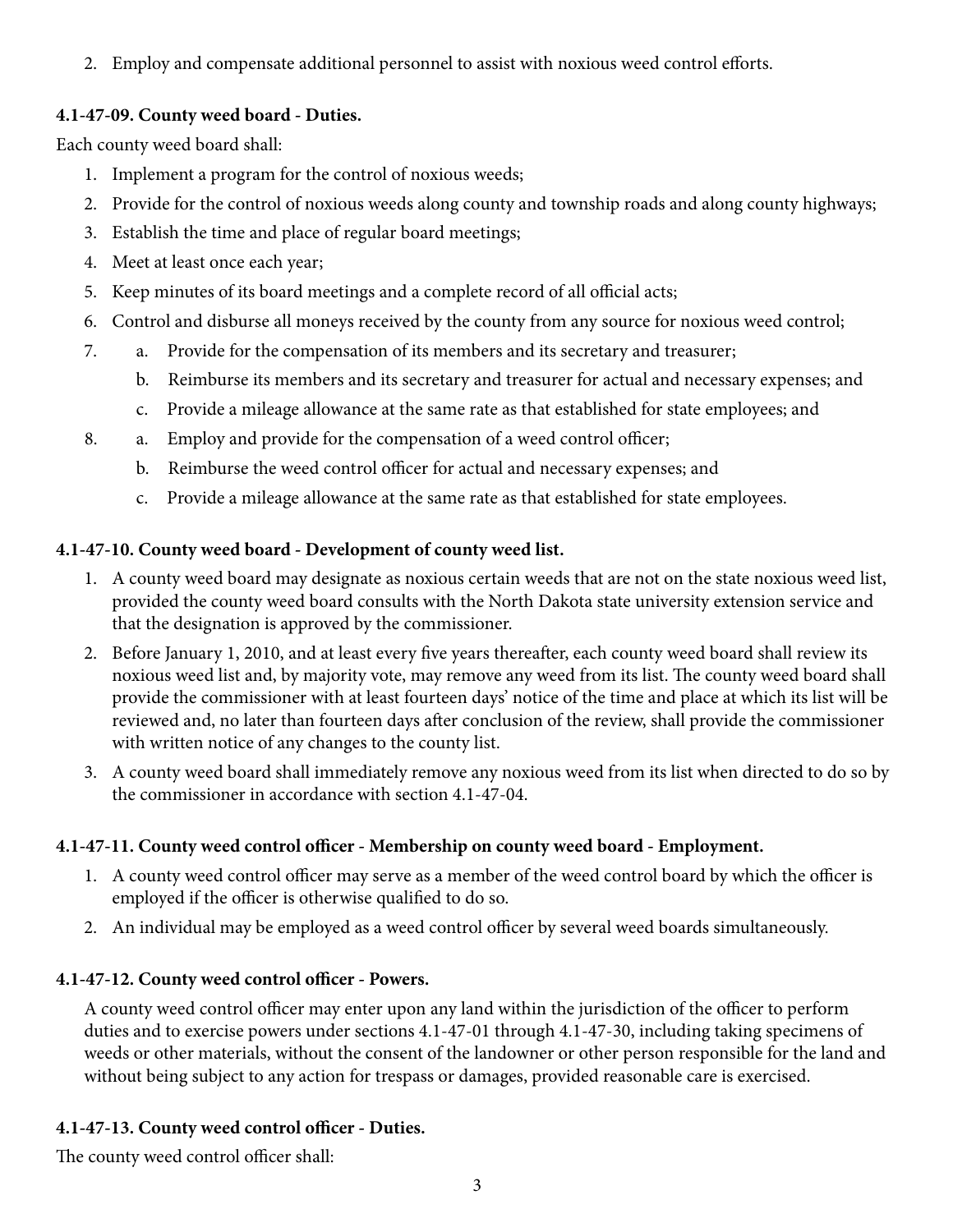- 1. Cooperate with the board and be responsible for the operation and enforcement of this chapter within the county;
- 2. Become acquainted with the location of noxious weeds within the county;
- 3. Meet the pesticide certification requirements set forth in chapter 4-35;
- 4. Encourage noxious weed control by all landowners and land occupants within the county;
- 5. Investigate all signed complaints received by the officer regarding noxious weeds;
- 6. Post or publish in the official newspaper of the county any notices the commissioner deems necessary to further noxious weed control under this chapter;
- 7. Prepare reports as requested by the commissioner; and
- 8. Attend meetings called by the commissioner to further noxious weed control under this chapter.

## **4.1-47-14. (Effective for taxable years beginning before January 1, 2016) County noxious weed control program - Payment of expenses - Mill levy authorization.**

- 1. The board of county commissioners may pay the expenses of a county noxious weed control program authorized under this chapter from the county general fund, the noxious weed control fund, or both. In addition to the other program expenditures authorized in this chapter, the board of county commissioners may expend funds from the levy authorized under subsection 11 of section 57-15-06.7 to control noxious weeds or undesirable vegetation along county or township roads in the county.
- a. The county weed board may annually request from the board of county commissioners the levy of a tax, not to exceed the levy limitation in subsection 11 of section 57-15-06.7, but any tax levied under this section does not apply to property that lies within the boundaries of a city having a noxious weed control program under this chapter. 2.
	- b. The board of county commissioners may levy the taxes authorized by this subsection and shall place those moneys in a separate fund designated as the weed control fund, which may be used to pay the expenses authorized under this section.
- 3. For purposes of this section, the expenses of a county noxious weed control program include compensation for and the reimbursement of expenses incurred by the county weed board, the county weed control officer and other employees of the board, and expenses incurred as authorized by this chapter.

## **(Effective for taxable years beginning after December 31, 2015) County noxious weed control program - Payment of expenses - Financial report - Tax levy authorization.**

- 1. The board of county commissioners may pay the expenses of a county noxious weed control program authorized under this chapter from the county general fund, the noxious weed control fund, or both. In addition to the other program expenditures authorized in this chapter, the board of county commissioners may expend funds from the levy authorized under subsection 11 of section 57-15-06.7 to control noxious weeds or undesirable vegetation along county or township roads in the county.
- a. The county weed board may annually request from the board of county commissioners the levy of a tax, not to exceed the levy limitation in subsection 11 of section 57-15-06.7, but any tax levied under this section does not apply to property that lies within the boundaries of a city having a noxious weed control program under this chapter. In the year for which the levy is sought, a county weed board seeking approval of a property tax levy under this chapter must file with the county auditor, at a time and in a format prescribed by the county auditor, a financial report for the preceding calendar year showing the ending balances of each fund held by the county weed board during that year. 2.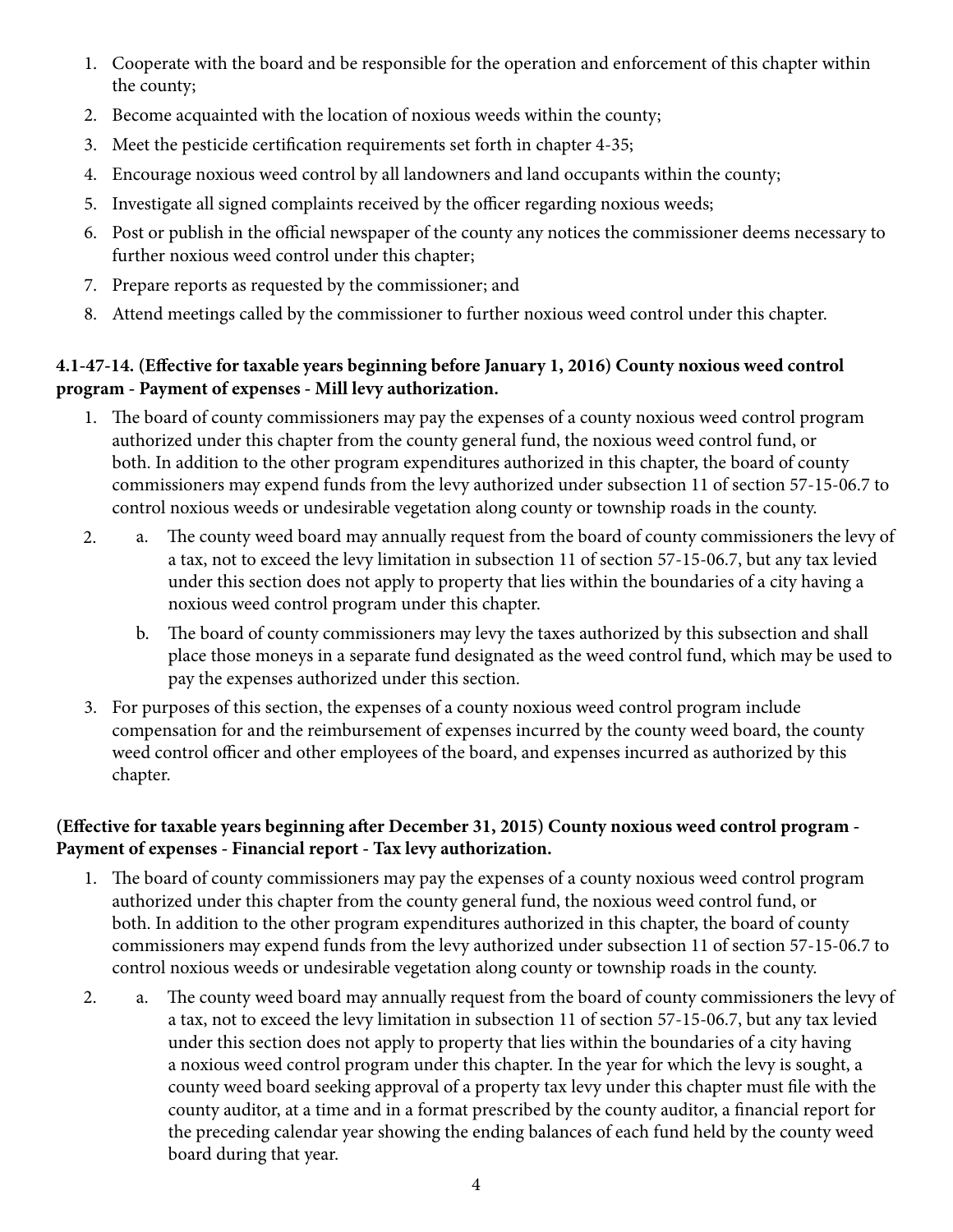- b. The board of county commissioners may levy the taxes authorized by this subsection and shall place those moneys in a separate fund designated as the weed control fund, which may be used to pay the expenses authorized under this section.
- 3. For purposes of this section, the expenses of a county noxious weed control program include compensation for and the reimbursement of expenses incurred by the county weed board, the county weed control officer and other employees of the board, and expenses incurred as authorized by this chapter.

## **4.1-47-15. State appropriations for noxious weed control - Distribution - Determination.**

- 1. The commissioner shall consult with the county and city weed boards and develop method for the distribution to county and city weed boards of all moneys appropriated by the state for noxious weed control, other than the landowner assistance grants provided for in section 4.1-47-16.
- 2. The method must:
	- a. Limit the amount that any county or city weed board is entitled to receive under this section to seventy-five percent of the board's actual expenditures under this section; and
	- b. Allow the commissioner to waive the limit provided for in this subsection if the commissioner determines that a noxious weed is seriously endangering areas of a county, a city, or the state.

## **4.1-47-16. State appropriations for noxious weed control - Landowner assistance program.**

- 1. The commissioner shall consult with representatives of county and city weed board and develop a formula for the distribution to eligible county weed boards and eligible city weed boards of all moneys appropriated by the state for the landowner assistance program.
- a. The formula must require that county officials budget, from revenues derived from county sources, an amount equal to the revenue that could be raised by a levy of at least three mills for noxious weed control against taxable property in the county which does not lie within the boundaries of a city having a noxious weed control program under this chapter. 2.
	- b. The formula must require that city officials budget, from city sources, an amount equal to the revenue that could be raised by a levy of at least three mills for noxious weed control.
- a. The formula must require that the landowner contribute an amount equal to at least twenty percent of the cost to be expended on behalf of the landowner. 3.
	- b. The nature and type of the landowner's contribution must be determined by the weed board having jurisdiction over the area in which the landowner's property is located.

## **4.1-47-17. Control of noxious weeds within cities.**

The governing body of any city having a population of three thousand or more may establish a program for the control of noxious weeds within the jurisdictional limits of the city. If a program is not established, the county weed board shall administer a program for the city.

## **4.1-47-18. City weed board members - Terms - Compensation.**

- 1. If the governing body of a city elects to establish a noxious weed control program, as authorized by section 4.1-47-17, the governing body shall appoint a weed board consisting of three, five, or seven members.
- 2. The term of office for a board member is four years or until a successor is appointed and qualified. The terms must be staggered so that no more than two expire each year.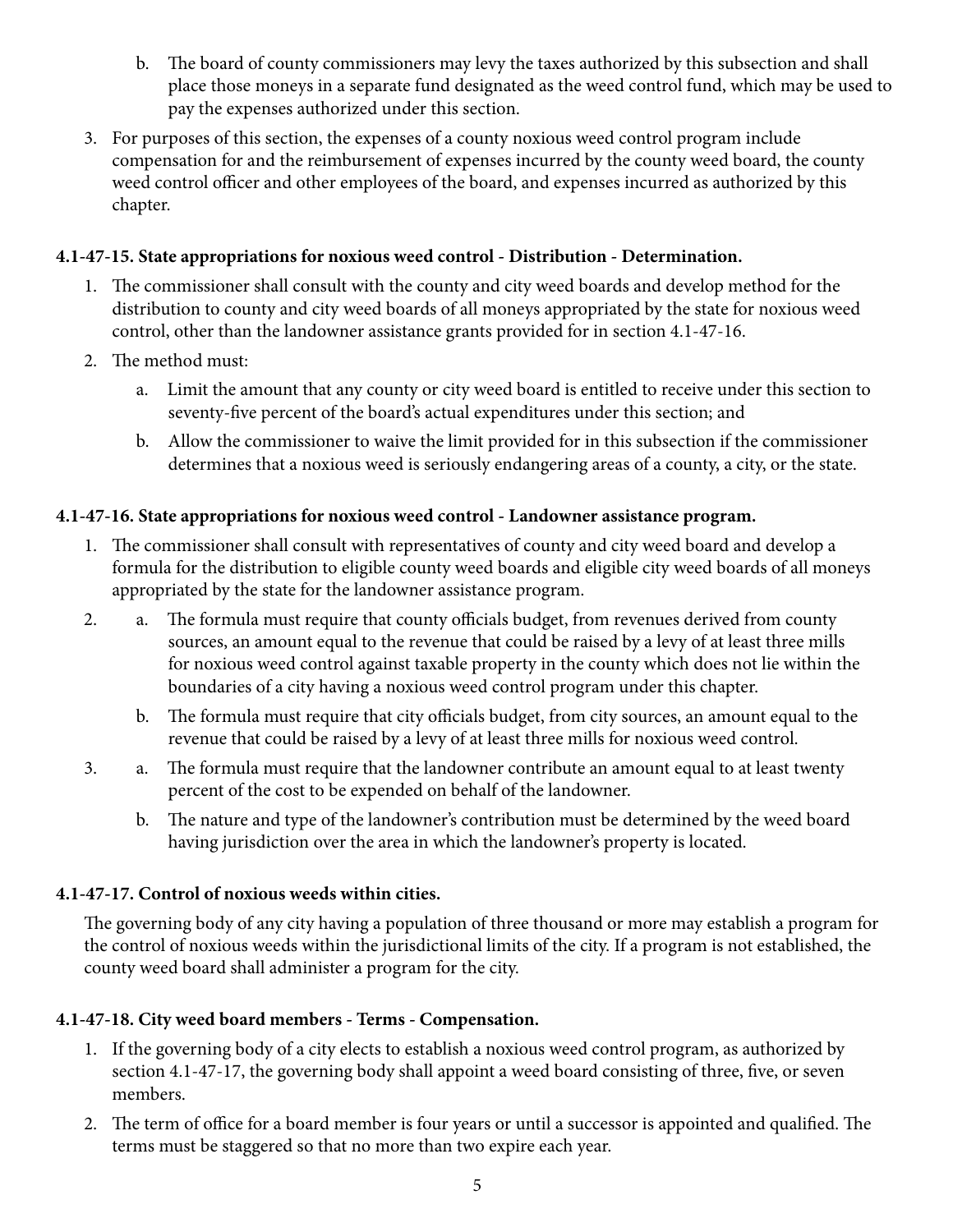- 3. Any qualified elector residing within the city is eligible to serve on the board.
- 4. A board member shall assume office at the first regular meeting of the city weed board following the member's appointment.
- 5. The governing body of the city shall remove a member of the city weed board for repeated unexcused failures to attend meetings, for refusal to act as a board member, or for incapacity. If a vacancy occurs on a city weed board, the governing body of the city, at its next regular meeting, shall appoint an individual who possesses the necessary qualifications to fill the unexpired term.
- 6. The city weed board shall elect a chairman and a vice chairman from among its members.
- 7. The city weed board shall appoint a secretary and a treasurer. The secretary and treasurer need not be members of the board.
- 8. The governing body of the city shall establish the rate of compensation for city weed board members.

## **4.1-47-19. City weed board - Powers.**

A city weed board may:

- 1. Expend funds from all available sources if it determines that the extent of noxious weed infestation on certain land is so severe that undertaking control efforts would place an extreme financial burden on the landowner.
- 2. Employ and compensate additional personnel to assist with noxious weed control efforts.

## **4.1-47-20. City weed board - Duties.**

Each city weed board shall:

- 1. Implement a program for the control of noxious weeds;
- 2. Establish the time and place of regular board meetings;
- 3. Meet at least once each year;
- 4. Keep minutes of its meetings and a complete record of all official acts;
- 5. Control and disburse all moneys received by the city from any source for noxious weed control;
- a. Provide for the compensation of its members and its secretary and treasurer; 6.
	- b. Reimburse its members and its secretary and treasurer for actual and necessary expenses; and
	- c. Provide a mileage allowance at the same rate as that established for state employees; and
- a. Employ and provide for the compensation of a weed control officer; 7.
	- b. Reimburse the weed control officer for actual and necessary expenses; and
	- c. Provide a mileage allowance at the same rate as that established for state employees.

## **4.1-47-21. City weed board - Development of city weed list - Review - Removal.**

- 1. A city weed board may designate as noxious certain weeds that are not on the state or county noxious weed list, provided the city weed board first consults with the North Dakota state university extension service and that the designation is approved by the commissioner.
- 2. Before January 1, 2010, and at least every five years thereafter, each city weed board shall review its noxious weed list and, by majority vote, may remove any weed from its list. The city weed board shall provide the commissioner with at least fourteen days' notice of the time and place at which its list will be reviewed and, within fourteen days of the review, shall provide the commissioner with written notice of any changes to the city list.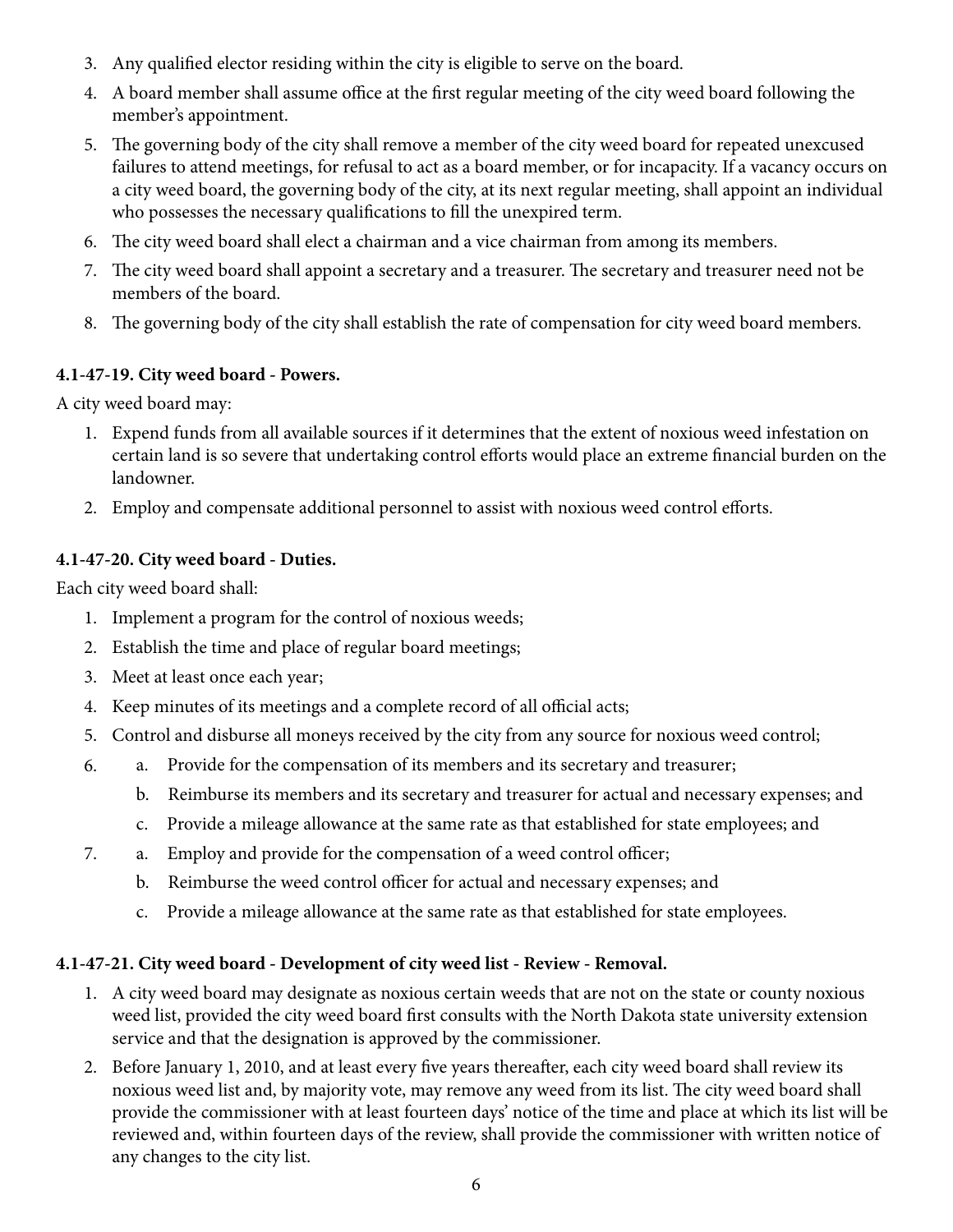3. A city weed board immediately shall remove any noxious weed from the board's list when directed to do so by the commissioner in accordance with section 4.1-47-04.

## **4.1-47-22. City weed control officer - Membership on city weed board - Employment.**

- 1. A city weed control officer may serve as a member of the weed control board by which the officer is employed if the officer is otherwise qualified to do so.
- 2. An individual may be employed as a weed control officer by several weed boards simultaneously.

## **4.1-47-23. City weed control officer - Powers.**

A city weed control officer may enter upon any land within the jurisdiction of the officer to perform duties and to exercise powers under this chapter, including taking specimens of weeds or other materials, without the consent of the landowner or other person responsible for the land and without being subject to any action for trespass or damages, provided reasonable care is exercised.

## **4.1-47-24. City weed control officer - Duties.**

The city weed control officer shall:

- 1. Cooperate with the board and be responsible for the operation and enforcement of this chapter within the city;
- 2. Become acquainted with the location of noxious weeds within the city;
- 3. Meet the pesticide certification requirements set forth in chapter 4-35;
- 4. Encourage noxious weed control by all landowners and land occupants within the city;
- 5. Investigate all signed complaints received by the officer regarding noxious weeds within the city;
- 6. Post or publish in the official newspaper of the city any notices the commissioner deems necessary to further noxious weed control under this chapter;
- 7. Prepare reports as requested by the commissioner; and
- 8. Attend meetings called by the commissioner to further noxious weed control under this chapter.

## **4.1-47-25. (Effective for taxable years beginning before January 1, 2016) City noxious weed control program - Payment of expenses.**

- 1. The governing body of a city may provide funding for a city noxious weed control program authorized under this chapter from revenues derived from its general fund levy authority.
- 2. The city weed board may annually request the governing body of a city to provide funds derived from its general fund levy authority in the amount necessary for the city noxious weed control program.
- 3. For purposes of this section, the expenses of a city noxious weed control program include compensation for and the reimbursement of expenses incurred by the city weed board, the city weed control officer and other employees of the board, and expenses incurred in the provision of noxious weed control as authorized by this chapter.

## **(Effective for taxable years beginning after December 31, 2015) City noxious weed control program - Payment of expenses - Financial report.**

1. The governing body of a city may provide funding for a city noxious weed control program authorized under this chapter from revenues derived from its general fund levy authority.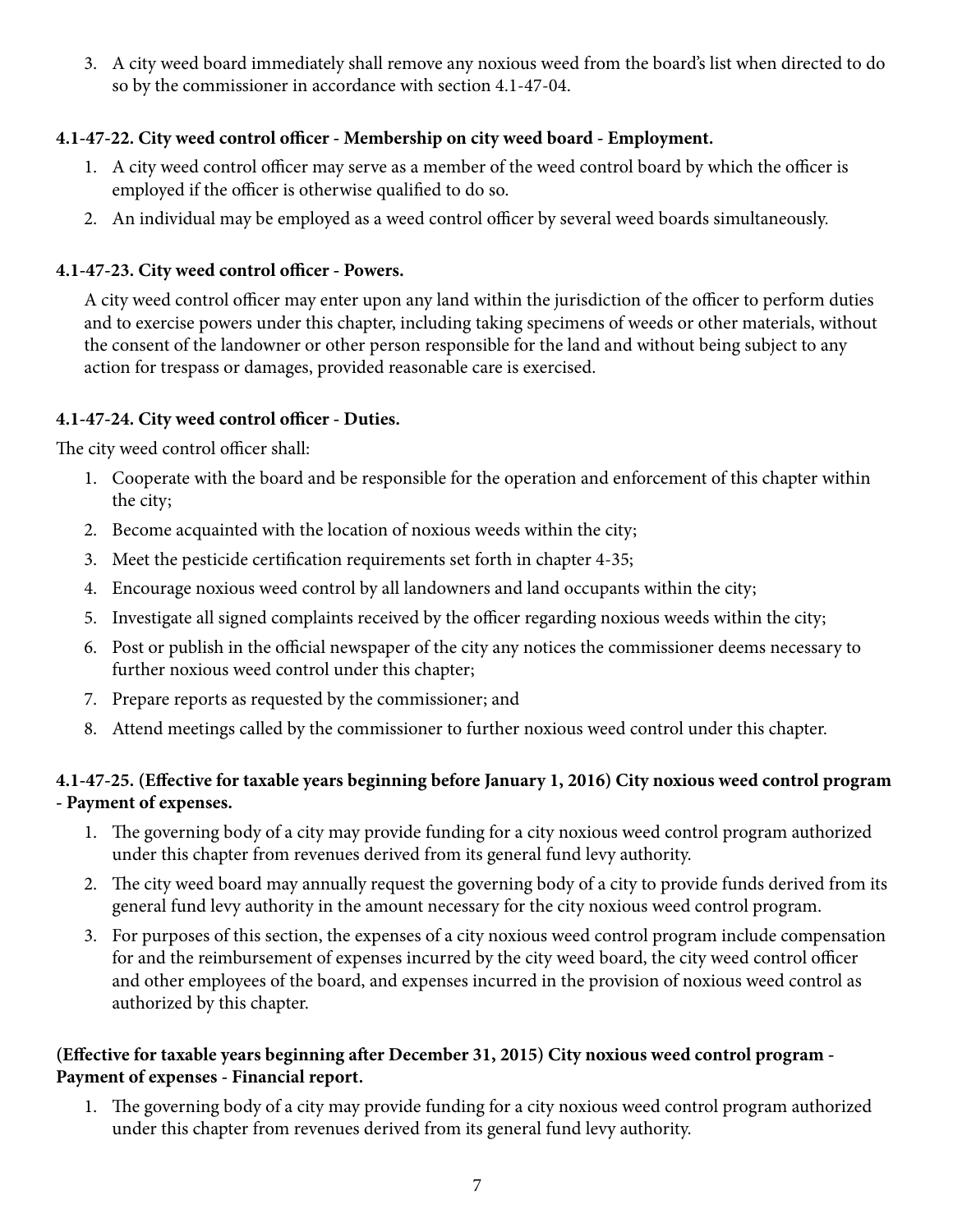- 2. The city weed board may annually request the governing body of a city to provide funds derived from its general fund levy authority in the amount necessary for the city noxious weed control program. In the year for which the levy is sought, a city weed board seeking approval of a property tax levy under this chapter must file with the city auditor, at a time and in a format prescribed by the city auditor, a financial report for the preceding calendar year showing the ending balances of each fund held by the city weed board during that year.
- 3. For purposes of this section, the expenses of a city noxious weed control program include compensation for and the reimbursement of expenses incurred by the city weed board, the city weed control officer, and other employees of the board, and expenses incurred in the provision of noxious weed control, as authorized by this chapter.

## **4.1-47-26. Publicly owned land - Noxious weed control.**

Each state agency shall provide for the control of noxious weeds on land within its jurisdiction. If a state agency fails to control noxious weeds on land under its jurisdiction, the county weed board, upon approval of the commissioner, may enter upon the land to control the noxious weeds. The state agency shall reimburse the county weed board for expenses incurred in controlling the noxious weeds, within thirty days after the agency receives the bill.

## **4.1-47-27. Noxious weed control - Enforcement responsibilities of other agencies.**

Law enforcement agents shall cooperate with the commissioner, a weed control board, and a weed control officer for the purpose of enforcing this chapter.

## **4.1-47-28. Entry upon land for noxious weed control purposes - Notices - Landowner rights - Remedial requirements - Liens.**

- a. If a county weed officer determines that any land other than that referenced in subsection 2 contains noxious weeds, the county weed control officer may first contact the occupant and request that the occupant control the noxious weeds within a prescribed time period and in a prescribed manner. If the county weed control officer determines that the occupant has failed to control the noxious weeds, as requested, the county weed officer shall serve upon the landowner written notice, either personally or by certified mail, requiring the landowner to control the noxious weeds within the time period prescribed by the county weed control officer. 1.
	- b. The notice must:
		- (1) Specify the minimal remedial requirements;
		- (2) Specify the time within which the landowner must meet the minimum remedial requirements;
		- (3) Specify that the landowner may be subject to penalties provided under this chapter if the landowner fails to comply with the remedial requirements;
		- (4) Include a statement of costs if the landowner fails to control the noxious weeds and the county weed officer must provide for control of the weeds; and
		- (5) Provide that the landowner may stay any efforts by the county weed officer to control noxious weeds on the land by requesting in writing that the county weed board hold a hearing on the matter.
	- c. If the landowner does not meet the minimum remedial requirements within the time specified in the notice and does not request a hearing on the matter by the county weed board, the county weed control officer may cause the noxious weeds to be controlled and the expenses charged against the land of the landowner. These expenses are part of the taxes to be levied against the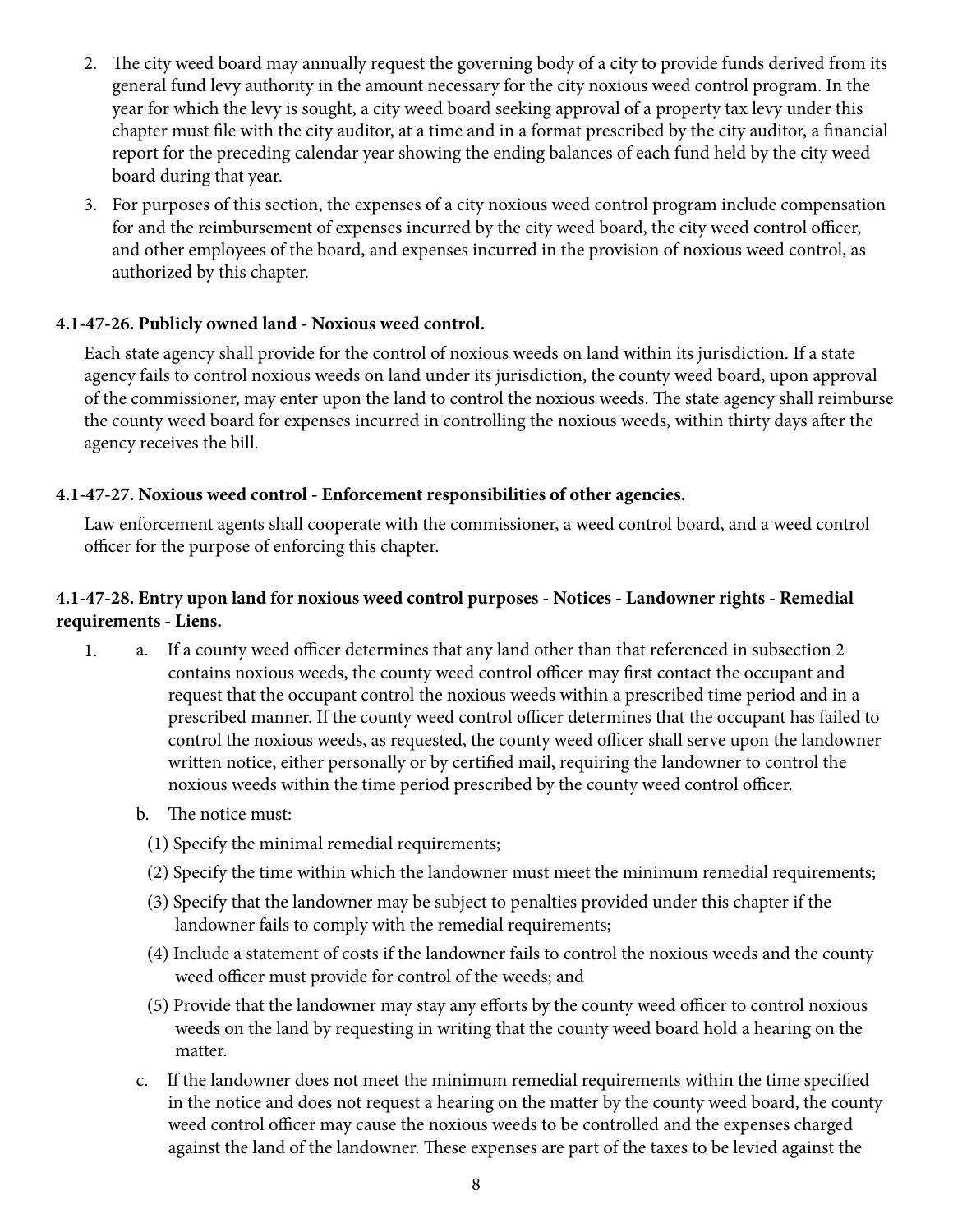land for the ensuing year and must be collected in the same manner as other real estate taxes.

- d. If after holding a hearing on the matter, the county weed board directs that the noxious weeds be controlled by the county weed officer, the landowner may appeal the decision to the board of county commissioners. A decision by the board of county commissioners is final.
- e. If the landowner does not appeal the decision to the board of county commissioners, or if the board of county commissioners upholds the decision of the county weed board, the county weed control officer may cause the noxious weeds to be controlled and any expenses incurred by the county weed officer in controlling the weeds must be charged against the land of the landowner. These expenses are part of the taxes to be levied against the land for the ensuing year and must be collected in the same manner as other real estate taxes.
- a. If a city weed control officer determines that land within the officer's jurisdiction contains noxious weeds, the officer may serve upon the landowner written notice either personally or by certified mail, requiring the landowner to control the noxious weeds within the time period prescribed by the city weed control officer. 2.
	- b. The notice must:
		- (1) Specify the minimal remedial requirements;
		- (2) Specify the time within which the landowner must meet the minimum remedial requirements;
		- (3) Specify that the landowner may be subject to penalties provided under this chapter if the landowner fails to comply with the remedial requirement;
		- (4) Include a statement of costs if the landowner fails to control the noxious weeds and the city weed officer must provide for control of the weeds; and
		- (5) Provide that the landowner may stay any efforts by the city weed officer to control noxious weeds on the land, by requesting in writing that the city weed board hold a hearing on the matter.
	- c. The city weed officer shall deliver a copy of the notice personally or forward a copy of the notice by certified mail to any tenant, lessee, or operator of the land on which the noxious weeds are located.
	- d. If the landowner does not meet the minimum remedial requirements within the time specified in the notice and does not request a hearing on the matter by the city weed board, the city weed control officer may cause the noxious weeds to be controlled and the expenses charged against the land of the landowner. These expenses are part of the taxes to be levied against the land for the ensuing year and must be collected in the same manner as other real estate taxes.
	- e. If after holding a hearing on the matter the city weed board directs that the noxious weeds be controlled by the city weed officer, the landowner may appeal the decision to the governing body of the city. A decision by the governing body is final.
	- f. If the landowner does not appeal the decision to the governing body of the city, or if the governing body of the city upholds the decision of the city weed board, the city weed control officer may cause the noxious weeds to be controlled and any expenses incurred by the city weed officer in controlling the weeds must be charged against the land of the landowner. These expenses are part of the taxes to be levied against the land for the ensuing year and must be collected in the same manner as other real estate taxes.

## **4.1-47-29. Quarantine - Declaration - Hearing - Penalty.**

1. If the commissioner determines that a quarantine of this state or any portion thereof may be necessary to prevent the spread of noxious weeds, the commissioner shall schedule a public hearing on the matter and provide notice of the hearing by publishing its time, place, and date in the official newspaper of each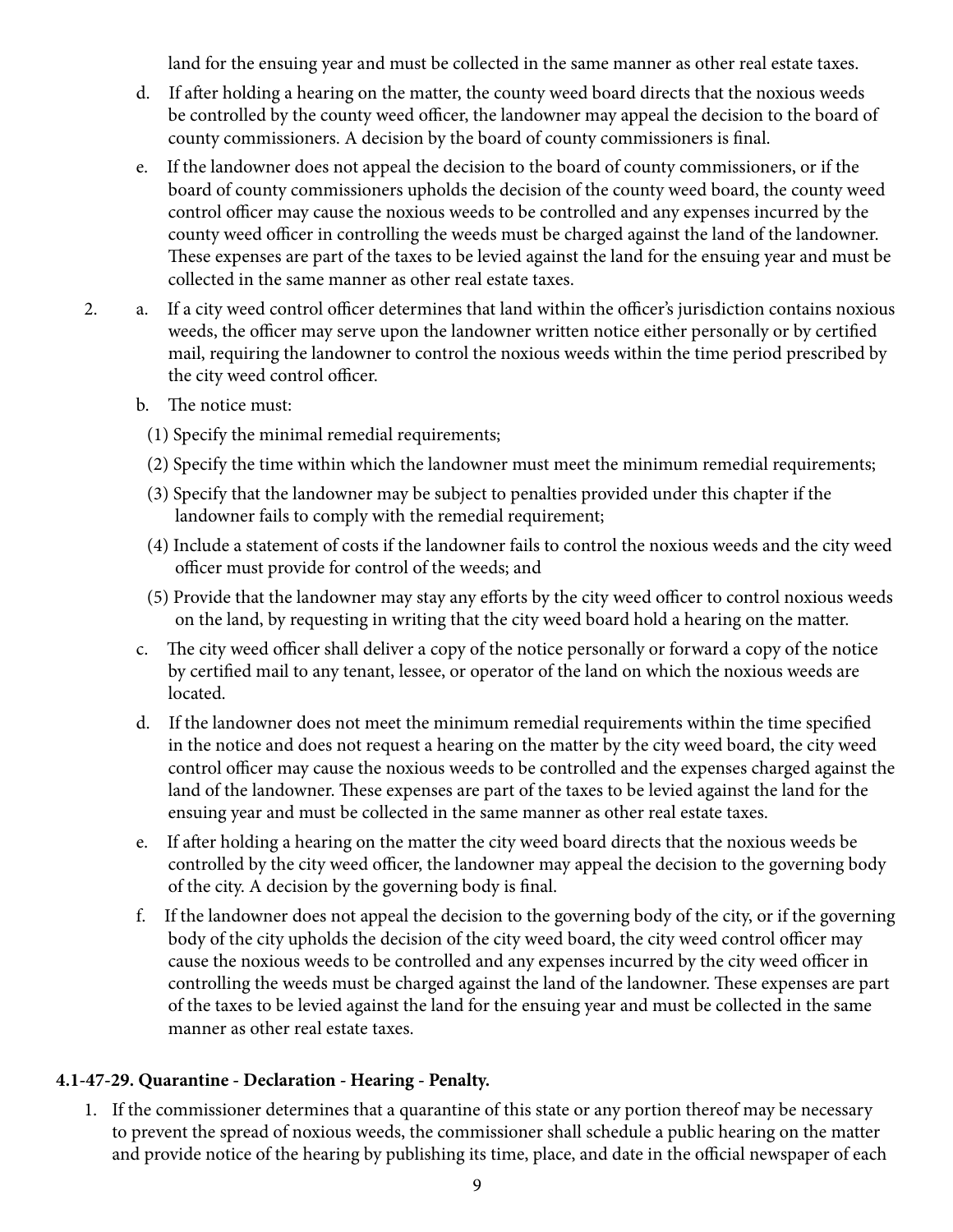county having land within the area of the proposed quarantine. If after the hearing the commissioner orders the imposition of a quarantine, the order must include the date by which or the circumstances under which the commissioner shall lift the quarantine order.

- 2. If the commissioner determines that the imposition of an emergency quarantine is necessary to prevent the spread of noxious weeds, the commissioner may impose such an order for a period not to exceed fourteen days. Within the fourteen-day period, the commissioner shall hold a public hearing as provided for in subsection 1 and determine whether a quarantine order under subsection 1 should be imposed.
- 3. Following the establishment of a quarantine, the movement of any product or material described in the quarantine order is subject to the order.
- 4. Any person who violates a quarantine order issued under this section is guilty of a class B misdemeanor.

## **4.1-47-30. Preventing the dissemination of noxious weeds - Penalty.**

- a. A person may not willfully transport any material that contains noxious weed seeds or propagating parts, on a public road, in a manner that allows for the dissemination of noxious weeds. 1.
	- b. A person may not willfully drive or transport any equipment, on a public road, in a manner that allows for the dissemination of noxious weeds.
	- c. A person may not willfully dispose of any material that contains noxious weed seeds or propagating parts in a manner that allows for the dissemination of noxious weeds.
- 2. Any person who violates this section is guilty of a class B misdemeanor.

## **4.1-47-31. Civil penalty.**

- a. In addition to any other penalties provided for in this chapter, a person who violates this chapter or any rules adopted under this chapter is subject to a civil penalty in an amount not to exceed eighty dollars per day for each day of violation, subject to a maximum penalty of four thousand dollars per year. 1.
	- b. Penalties imposed upon a landowner for failing to comply with the remedial requirements, as set forth in section 4.1-47-28, are a lien against the property of the landowner from the day the notice is delivered to the landowner under section 4.1-47-28.
	- c. A person who violates subsection 2 of section 4.1-47-02 is subject to a civil penalty not to exceed one hundred dollars for each violation.
- 2. All penalties collected under this section must be credited to the noxious weed control fund of:
	- a. The city in which the violation occurred if the city has a noxious weed control program under this chapter; or
	- b. The county in which the violation occurred.
- 3. Any penalties provided for under this section may be adjudicated by a court, a county weed board, or a city weed board after a hearing.
- 4. An aggrieved person may appeal the imposition of a penalty by a county weed board to the board of county commissioners. An aggrieved person may appeal the imposition of a penalty by a city weed board to the governing body of the city.

## **4.1-47-32. Action on complaint - Request for hearing.**

a. If an individual filed a signed complaint with a county weed board or the county weed control officer and if the individual believes that the complaint has not been addressed satisfactorily 1.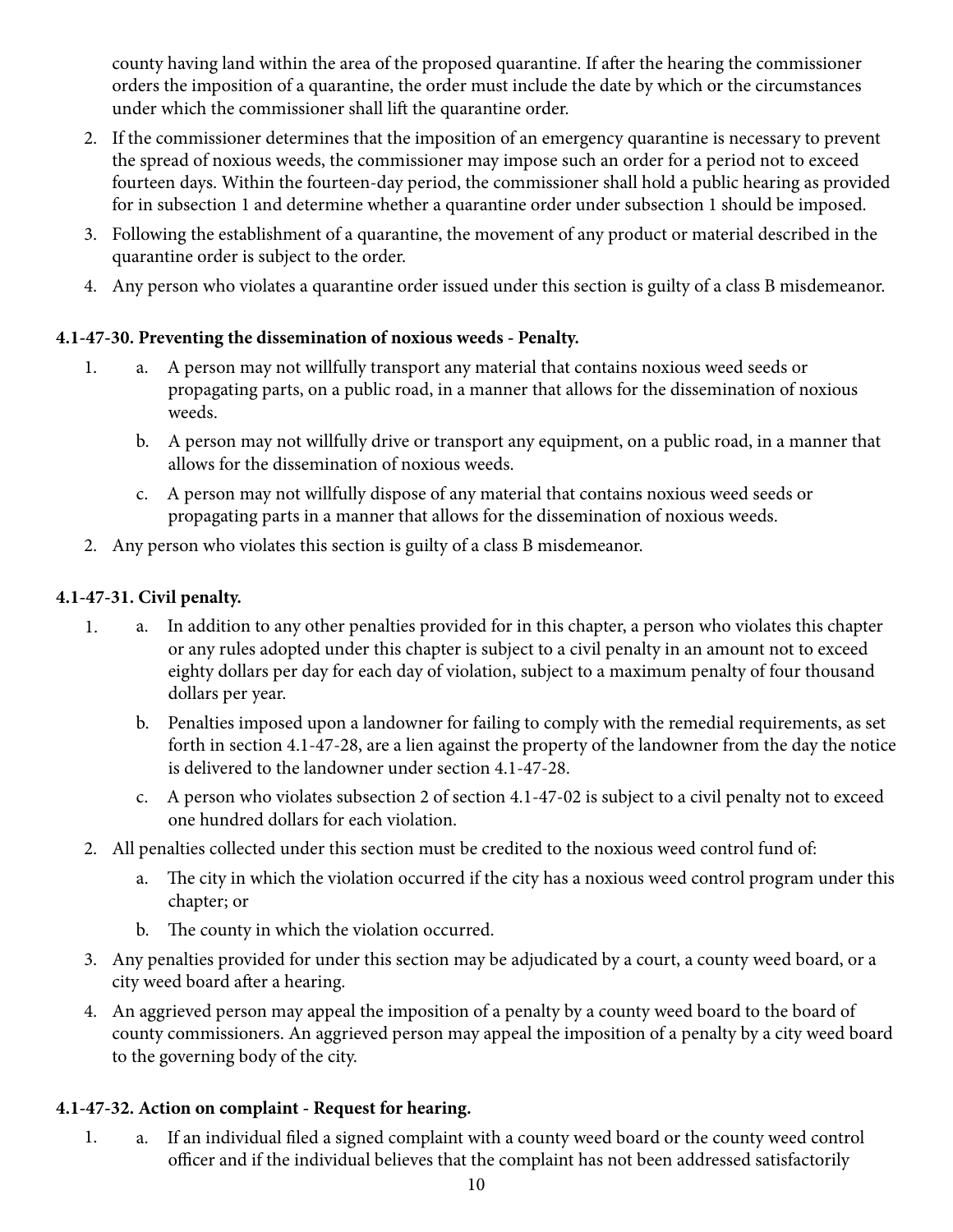within twenty-one days from the date of the complaint, the individual may file a written request for a hearing with the board of county commissioners.

- b. Upon receiving a request for a hearing, the board of county commissioners shall schedule a public hearing within twenty-one days and shall provide notice of the hearing by publishing its time, place, and date in the official newspaper of the county.
- c. Within fourteen days after the hearing, the board of county commissioners shall issue a determination regarding the matter and shall issue appropriate directives to the county weed board.
- d. A decision by the board of county commissioners under this section is final.
- a. If an individual filed a signed complaint with a city weed board or the city weed control officer and if the individual believes that the complaint has not been addressed satisfactorily within twenty-one days from the date of the complaint, the individual may file a written request for a hearing with the governing body of the city. 2.
	- b. Upon receiving a request for a hearing, the governing body of the city shall schedule a public hearing and shall provide notice of the hearing by publishing its time, place, and date in the official newspaper of the county.
	- c. Within fourteen days after the hearing, the governing body of the city shall issue a determination regarding the matter and shall issue appropriate directives to the city weed board.
	- d. A decision by the governing body of the city under this section is final.

## **4.1-47-33. County and city weed boards - Control of invasive species - Acceptance of funds.**

- 1. If a county or a city weed board determines that an invasive species is present within its jurisdiction, the weed board shall notify the commissioner.
- a. If funds for the control of invasive species are available to the commissioner, the commissioner may forward the funds to a weed board for the purpose of controlling the invasive species on public land and assisting private landowners in their efforts to voluntarily control the invasive species provided: 2.
	- (1) The commissioner determines that, without intervention, the invasive species is likely to become a noxious weed during the ensuing five-year period; and
	- (2) The weed board files a plan with the commissioner detailing the manner in which and the time within which the funds are to be expended.
	- b. Notwithstanding any other law, a county or a city weed board may accept funds under this subsection and implement a plan, approved by the commissioner, for the control of invasive species within its jurisdiction.
- 2. In addition to any funds available from the commissioner, a county or a city weed board may accept funds from any other source to control invasive species within its jurisdiction.
- 3. For purposes of this section, an invasive species means a plant species that has been introduced into this state and which the North Dakota state university extension service determines has caused or is likely to cause:
	- a. Economic harm;
	- b. Environmental harm; or
	- c. Harm to human health.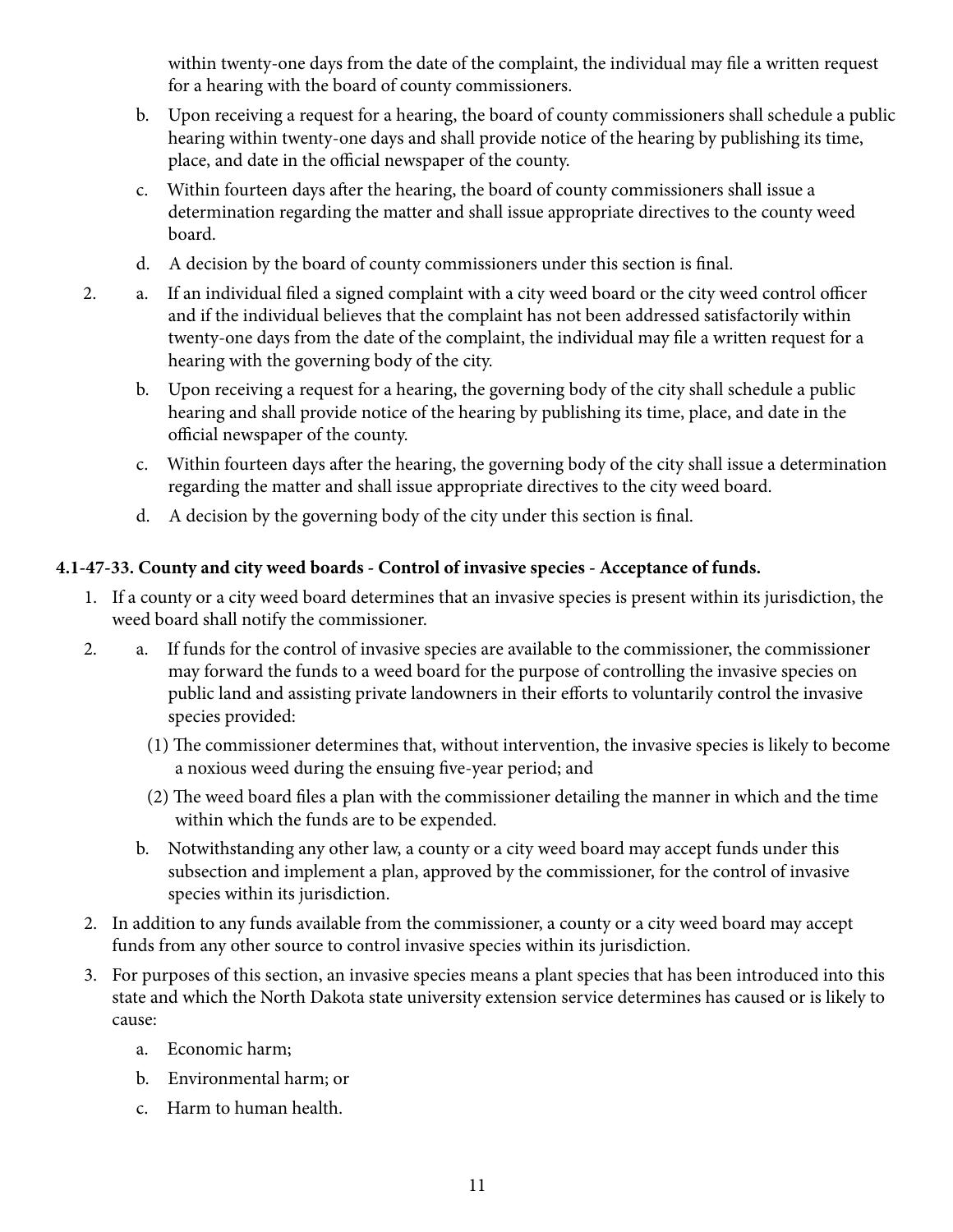## **CHAPTER 4.1-14: FORAGE CERTIFICATION**

## **4.1-14-01. Certification of forage - Compliance with other standards.**

- 1. To obtain certification that weeds prohibited according to the standards of the North American invasive species management association are not cut when producing viable seeds and included in baled forage, the owner of the forage shall request that the agriculture commissioner conduct a certification inspection.
- 2. Upon receiving the request, the agriculture commissioner shall:
- a. Inspect the forage acreage within ten days before harvest to verify that weeds prohibited according to the standards of the North American invasive species management association are not present and producing viable seeds; and 3.
	- (1) Ascertain that the scheduled harvest has occurred; b.
		- (2) Determine the number of bales for which certification tags or department-approved twine, or both, must be issued; and
		- (3) Verify that the baled forage is stored or will be stored only in an area where weeds prohibited according to the standards of the North American invasive species management association are not present and producing viable seeds.
- 4. If the agriculture commissioner determines that the conditions of subsection 2 have been met, the commissioner shall issue and affix or cause to be affixed on each bale of forage one dated certification tag or shall authorize the use of department-approved twine to bale the forage.

## **4.1-14-02. Agents of the commissioner - Designation - Training.**

The agriculture commissioner may designate individuals to serve as agents of the commissioner for the purpose of conducting the inspections permitted by this chapter. To be designated as an agent, an individual must:

- 1. Be a weed control officer;
- 2. Be a member of a county or a city weed board;
- 3. Be determined by the commissioner to have a level of education and experience sufficient to accurately perform the requested certifications; or
- 4. At least once every thirty-six months, successfully complete a training program conducted by the commissioner.

## **4.1-14-03. Reciprocal recognition of certification.**

The agriculture commissioner may contract with any governmental entity that is responsible for the certification of forage in another state or province and provide for the reciprocal recognition of such certifications.

## **4.1-14-04. Fees - Continuing appropriation.**

The agriculture commissioner may set and charge fees for certifying forage in accordance with this chapter. The commissioner shall deposit moneys collected under this chapter in the environment and rangeland protection fund.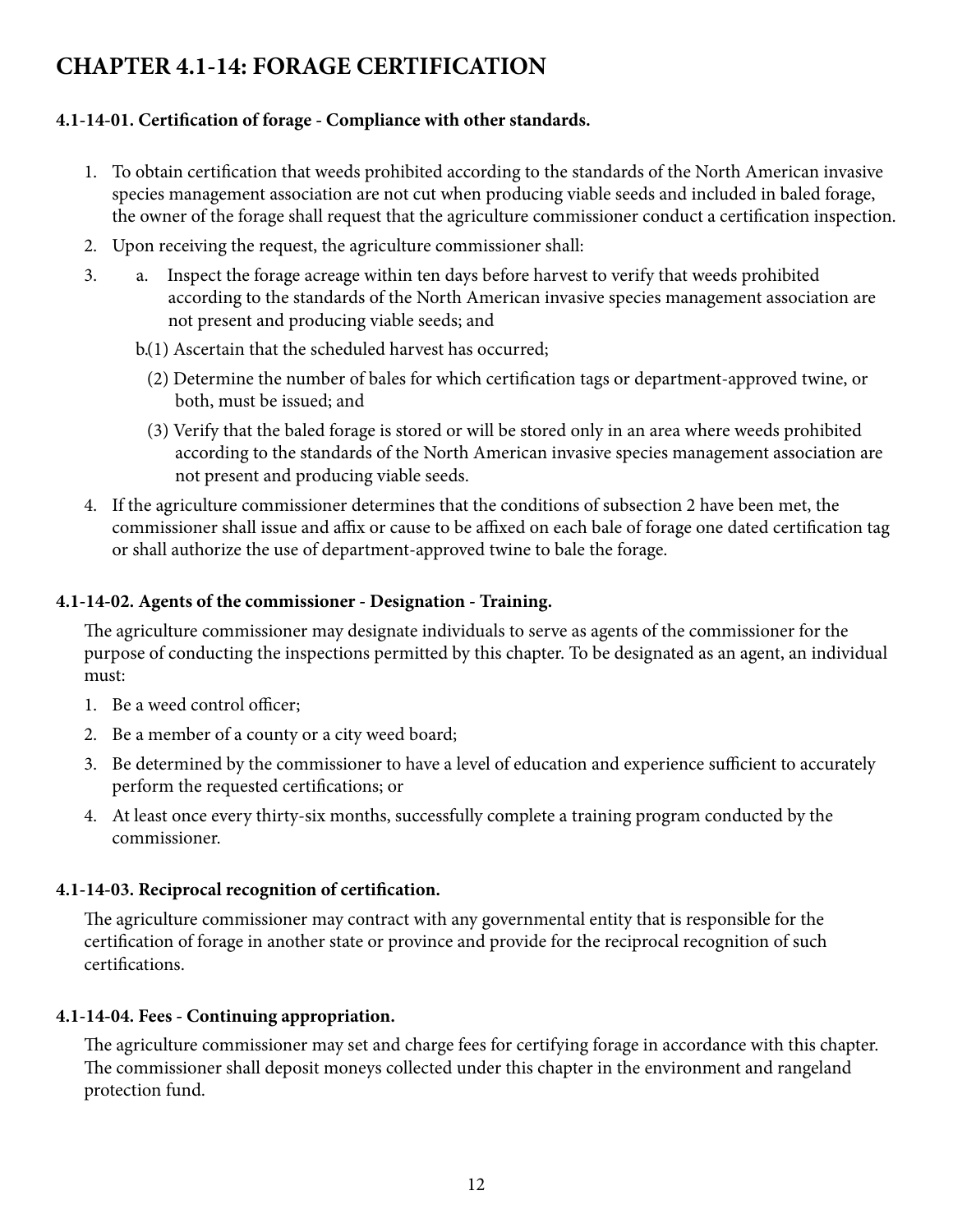## **CHAPTER 4-01: AGRICULTURE COMMISSIONER**

## **4-01-27. Publicly owned land - Noxious weed control or eradication.**

- 1. The commissioner shall attempt to arrange a noxious weed control or eradication program with all state and federal agencies owning, controlling, or having jurisdiction over land within the state.
- 2. Each weed control officer shall attempt to arrange a noxious weed control or eradication program with political subdivisions owning or controlling public land within the weed control officer's jurisdiction.
- 3. If a federal agency does not control or eradicate noxious weeds on land under the jurisdiction of the agency and does not develop a management plan for controlling or eradicating the noxious weeds, the appropriate weed control office shall notify the agency of the failure to control or eradicate the noxious weeds. The federal agency shall provide a report to the weed control authorities detailing the methods used by the federal agency and showing cause why the federal agency is not controlling or eradicating the noxious weeds. The commissioner may specify the forms on which the federal agency report must be submitted.
- 4. Upon being notified by a weed board of the federal agency's failure to control or eradicate noxious weeds, the commissioner may hold a public hearing to determine the reason for the failure.

**Editor's Note: The following section from Title 57 of the North Dakota Century Code relates to weed control:**

## **CHAPTER 57-01: TAX COMMISSIONER**

## **57-15-06.7. Additional levies - Exceptions to tax levy limitations in counties.**

The tax levy limitations specified in section 57-15-06 do not apply to the following mill levies, which are expressed in mills per dollar of taxable valuation of property in the county:

11. A county levying a tax for weed control as provided in section 4.1-47-14 may levy a tax not exceeding four mills.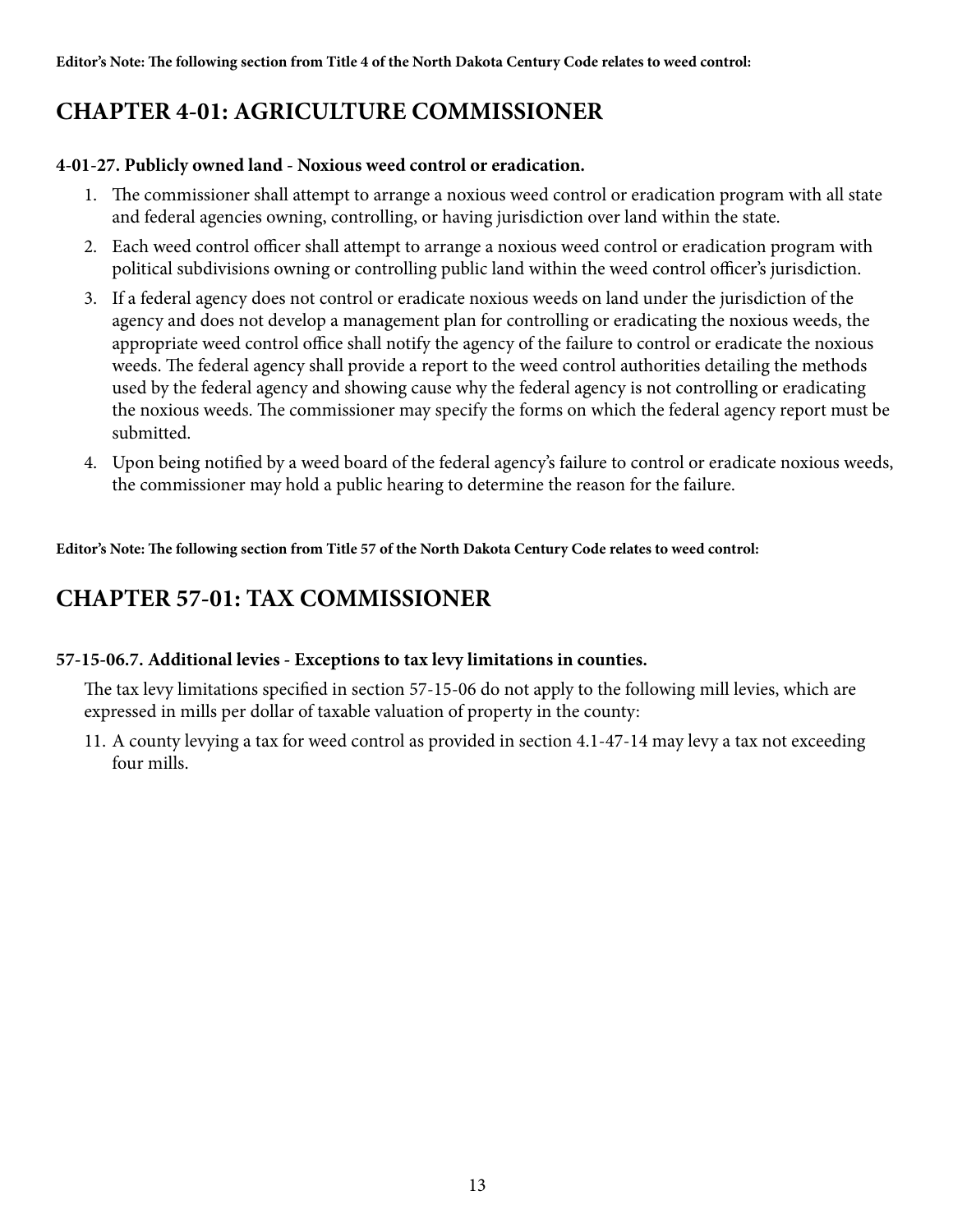## **CHAPTER 7-06-01: REGULATIONS**

#### **7-06-01-02. Noxious weeds listed.**

Weeds declared noxious shall be confined to weeds that are difficult to control, easily spread, and injurious to public health, crops, livestock, land, or other property. The following weeds have been declared noxious for the purpose of North Dakota Century Code chapter 63-01.1:

- 1. Absinth wormwood (Artemisia absinthium L.).
- 2. Canada thistle (Cirsium arvense (L.) Scop.).
- 3. Dalmatian toadflax (Linaria genistifolia spp. dalmatica).
- 4. Diffuse knapweed (Centaurea diffusa Lam.).
- 5. Leafy spurge (Euphorbia esula L.).
- 6. Musk thistle (Carduus nutans L.).
- 7. Purple loosestrife (Lythrum salicaria L., Lythrum virgatum L., and all cultivars).
- 8. Russian knapweed (Centaurea repens L.).
- 9. Saltcedar (Tamarisk spp.).
- 10. Spotted knapweed (Centaurea maculosa Lam.).
- 11. Yellow toadflax (Linaria vulgaris).

History: Amended effective June 1, 1985; February 1, 2000; September 1, 2002; April 1, 2010. General Authority: NDCC 4.1-47-04, 28-32-02 Law Implemented: NDCC 4.1-47-04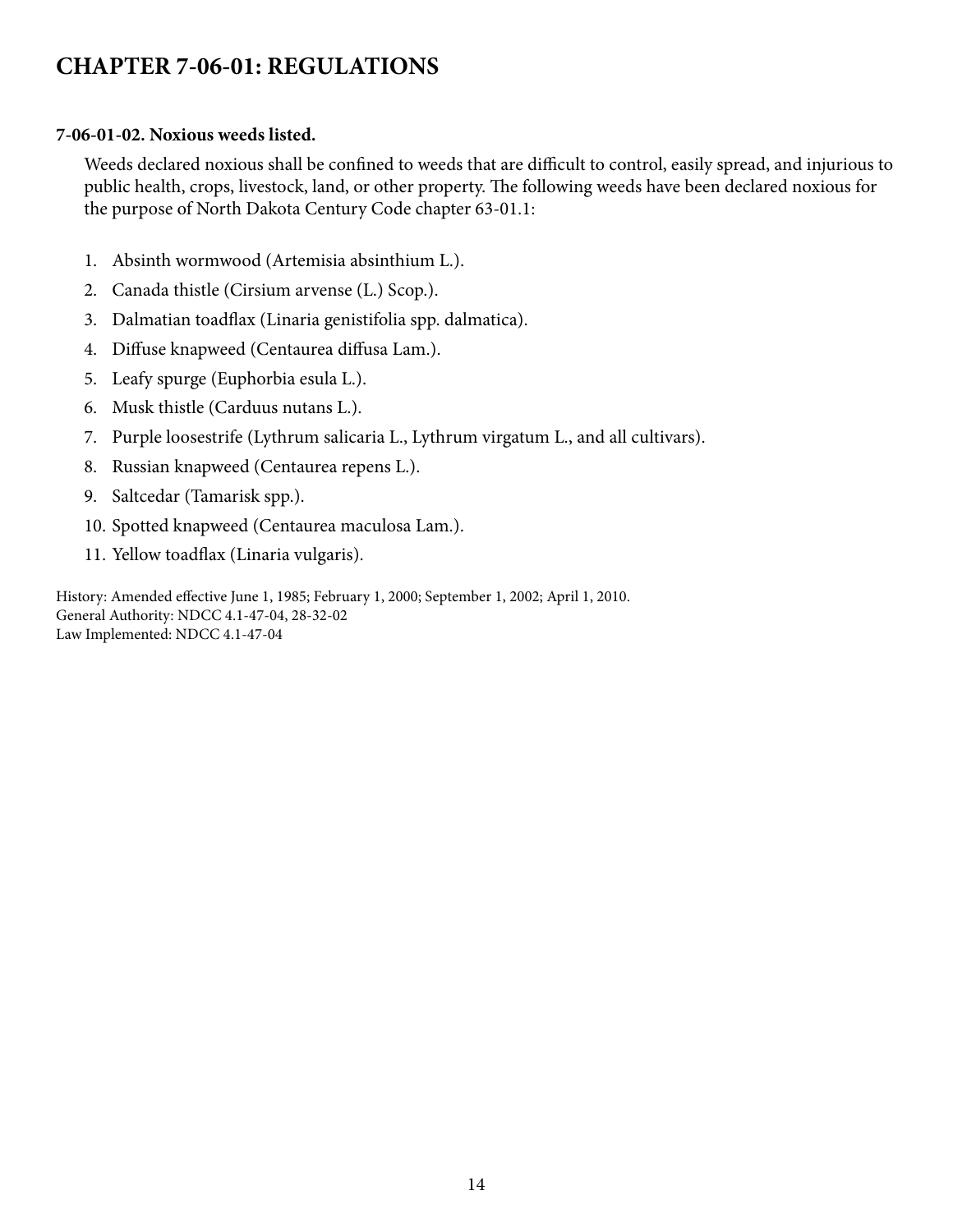## **NORTH DAKOTA NOXIOUS WEED LAW ENFORCEMENT PROCEDURES**

## **Introduction**

North Dakota law requires everyone to do all things necessary and proper to control the spread of noxious weeds in North Dakota. No one may distribute, sell, or offer for sale a noxious weed.

The North Dakota Agriculture Commissioner and County and City Weed Boards are given responsibility to enforce laws in relation to noxious weeds (Noxious Weed Control; N.D.C.C. § 4.1-47).

These procedures include a summary of primary responsibilities in relation to North Dakota weed control law. Also, there are some suggestions about how that law might be implemented effectively and how you can best foster landowner cooperation in the control of noxious weeds. These procedures should be used in conjunction with N.D.C.C. § 4.1-47 and guidance and advice from your legal counsel.

Personal contacts, such as telephone calls and on-site visits, are highly effective in disseminating information regarding noxious weed control to the people in your county or city. Formal enforcement action is generally a measure of last resort in an effective weed control program, and it usually should only be used after all other attempts to get someone to control noxious weeds have been ineffective.

To make it more likely that an enforcement action is successful, we recommend that you maintain accurate records of every action, phone call, or conversation regarding the matter. In addition, noxious weed law requires that weed boards keep minutes of its board meetings and a complete record of all official acts.

If you have any questions, please contact the Plant Industries Division at the North Dakota Department of Agriculture at (701) 328-2983.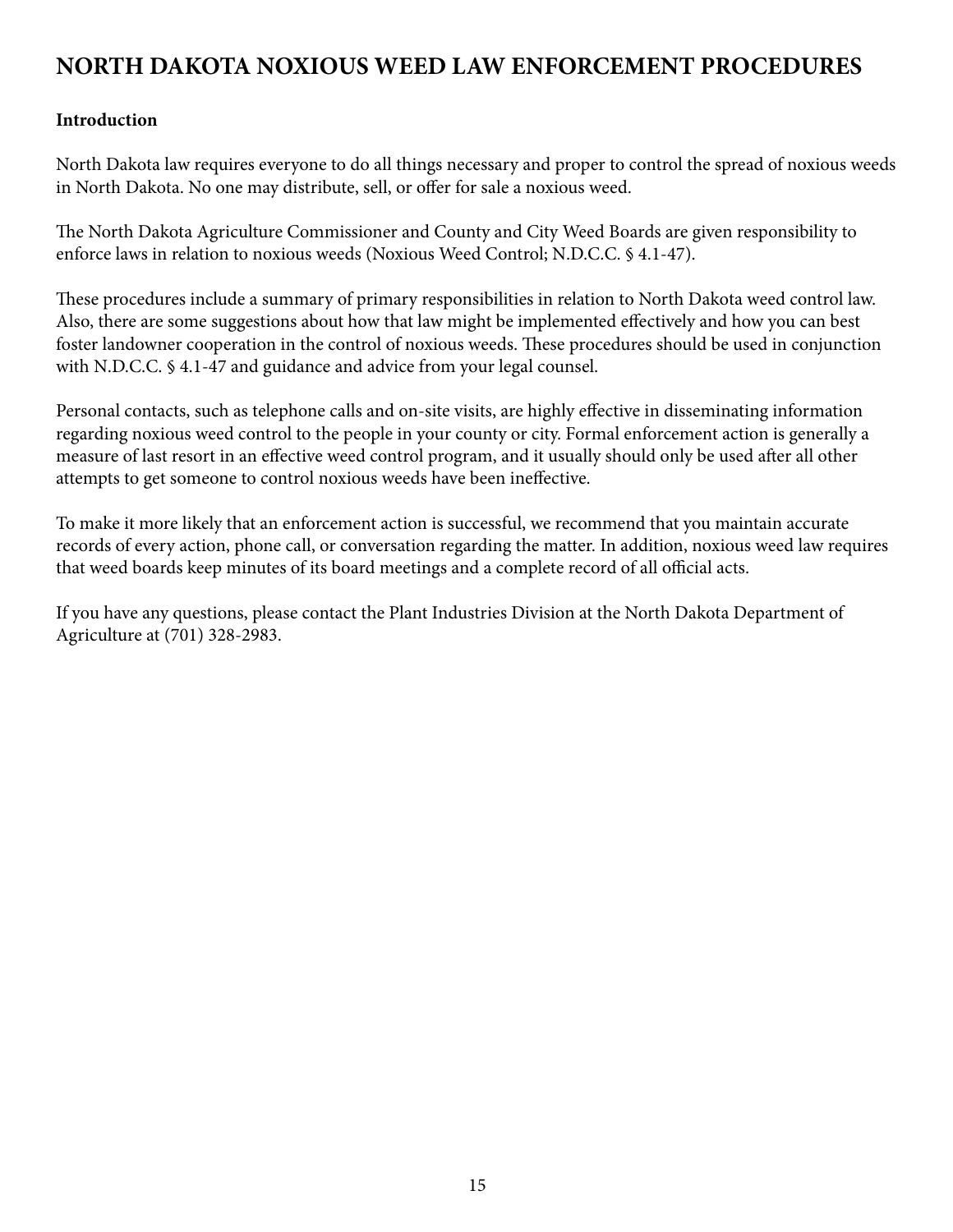## **INSPECTION, NOTICE TO CONTROL, RE-INSPECTION**

## **1. Inspection**

Inspection precedes all other enforcement actions. It must be conducted by the Weed Control Officer to determine the presence of a noxious weed infestation. All inspections should be carefully and completely documented. Locations should be mapped, photographed, and infestation characteristics (density, size, composition, etc.) detailed in a dated report.

- a. An inspection may be conducted at any time. During the inspection reasonable care must be exercised to avoid damage to private property and disruption to landowner operations.
- b. All signed complaints received by the Weed Control Officer must be investigated by the Weed Control Officer.
- c. Inspections can be conducted without permission of the landowner or land manager. However, it is advisable to obtain permission, if possible.
- d. Weed Control Officers may remove weed specimens or other materials without consent of the landowner or land manager.

## **2. Notice to Landowner: Notice to Control**

The Weed Board, if a noxious weed infestation is found and the landowner does not control the weeds, should send a *Notice to Control* to the landowner.

The *Notice to Control* must:

- a. Be served either personally or by certified mail on the landowner.
- b. Specify the time within which the landowner must meet the minimum remedial requirements;
- c. Inform the landowner of the right to request a hearing by requesting in writing that the Weed Board hold a hearing on the matter;
- d. Specify the minimum remedial requirements (i.e. mowing, spraying, herbicide formulations, etc.);
- e. Include a statement of costs that will be incurred by the Weed Control Officer to control the weeds if the landowner fails to control them; and
- f. Specify that the landowner may be subject to monetary penalties if the landowner fails to comply with the minimum remedial requirements.

The *Notice to Control* should also inform the landowner that the Weed Control Officer may control the weed infestation(s) and may charge the cost of control against the landowner's real estate taxes.

## **3. Re-Inspection**

Re-inspection by the Weed Control Officer is necessary to determine if adequate control has been accomplished. The procedures required for initial inspection, outlined above, also apply to re-inspection. All inspections and re-inspections should be sufficiently documented.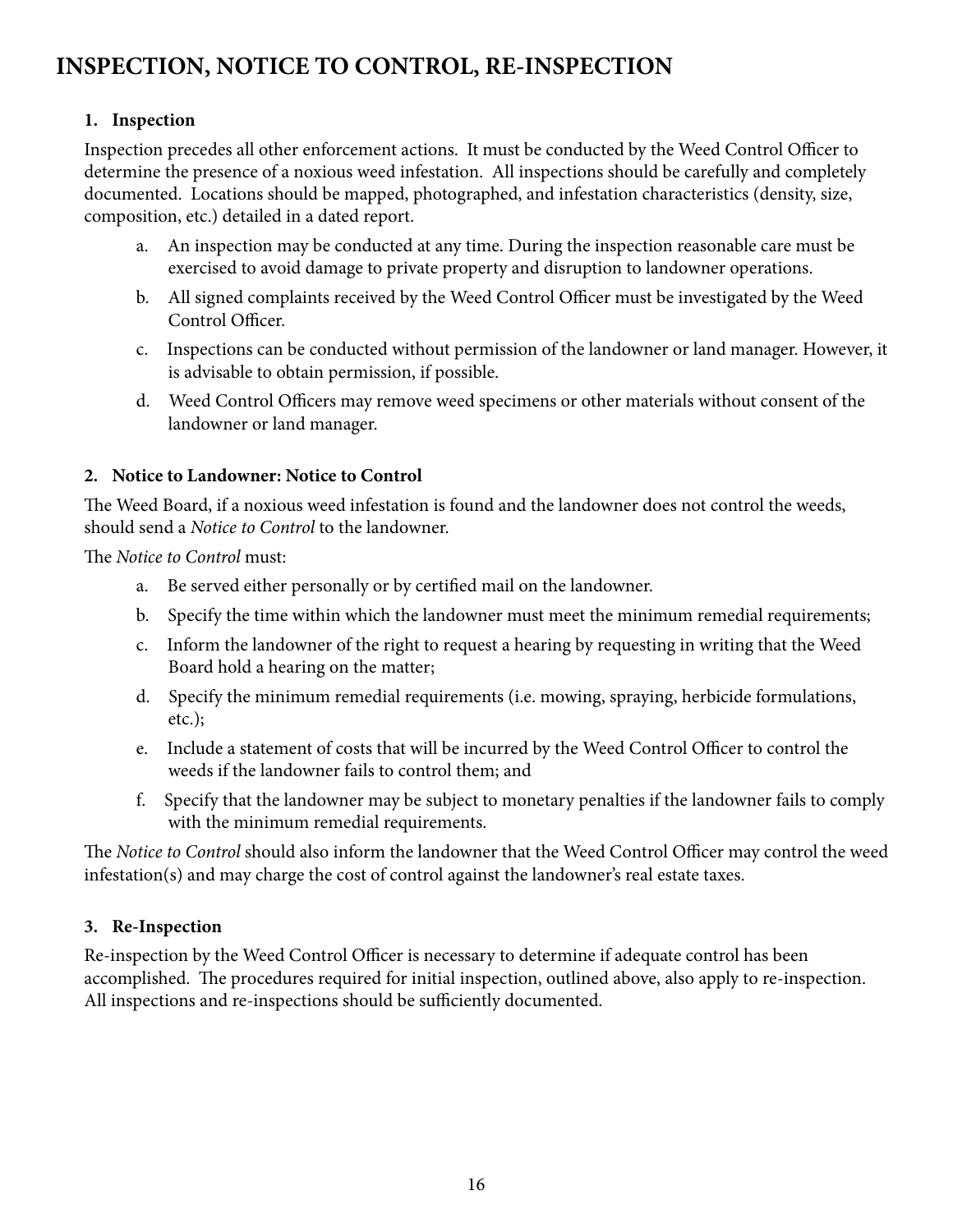## **Weed Board Control of Noxious Weeds**

N.D.C.C. § 4.1-47-32 allows a Weed Board twenty-one days from receipt of a written complaint to satisfactorily address the complaint before the person who complained may file a written request for a hearing with the Board of County/City Commissioners.

After inspecting, issuing a *Notice to Control*, and re-inspecting, the Weed Control Officer may follow up with a *Notice of Enforcement Action* and/or issue the landowner a proposed penalty. A penalty may only be imposed and enforced upon order of a Weed Board or after a court hearing. Oftentimes, issuing a *Notice of Enforcement Action* is effective in fostering individual regulatory compliance in controlling the noxious weed(s) in question.

If after holding a hearing on the matter, the Weed Board directs the noxious weeds to be controlled by the Weed Control Officer, the landowner may appeal the decision to the County/City Commissions. A decision by the commission is final.

If the landowner does not appeal the decision to the County/City Commission, or if the Commission upholds the decision of the Weed Board, the Weed Control Officer is responsible to control the noxious weeds and charge any expenses against the real estate taxes of the land in question. The amount of the expenses that may be charged might be limited to the amount set forth in the *Notice to Control* issued to the landowner. Therefore, in approximating costs and completing the statement of costs in the *Notice to Control*, accurate estimates are required.

## **Penalty After a Hearing**

The assessment of a monetary penalty for failure to comply with the noxious weed law pursuant to North Dakota Century Code §4.1-47-31 may be utilized either as an alternative to, or in conjunction with control measures taken by the Weed Board.

The guidelines below explain the statutory requirements for assessing the penalty. If a Weed Board determines that it would be appropriate to assess a penalty, to better ensure that the matter is handled properly and due process is afforded the landowner, the Weed Board should consult its legal counsel.

## **CIVIL PENALTY**

- 1. If the Weed Board imposes the penalty, it should serve appropriate notice upon the landowner, indicating the proposed penalty and the time and place for the hearing. The Weed Board or a court can assess the penalty after a hearing.
- 2. The penalty may be up to eighty dollars per day with a four thousand dollar per year maximum.
- 3. If the Weed Board has assessed a penalty, the landowner may appeal to the County or City Commission.
- 4. After the Weed Board assesses the penalty, the accumulated penalties are a lien against the property of the landowner. The lien runs from the day the *Notice to Control* was served.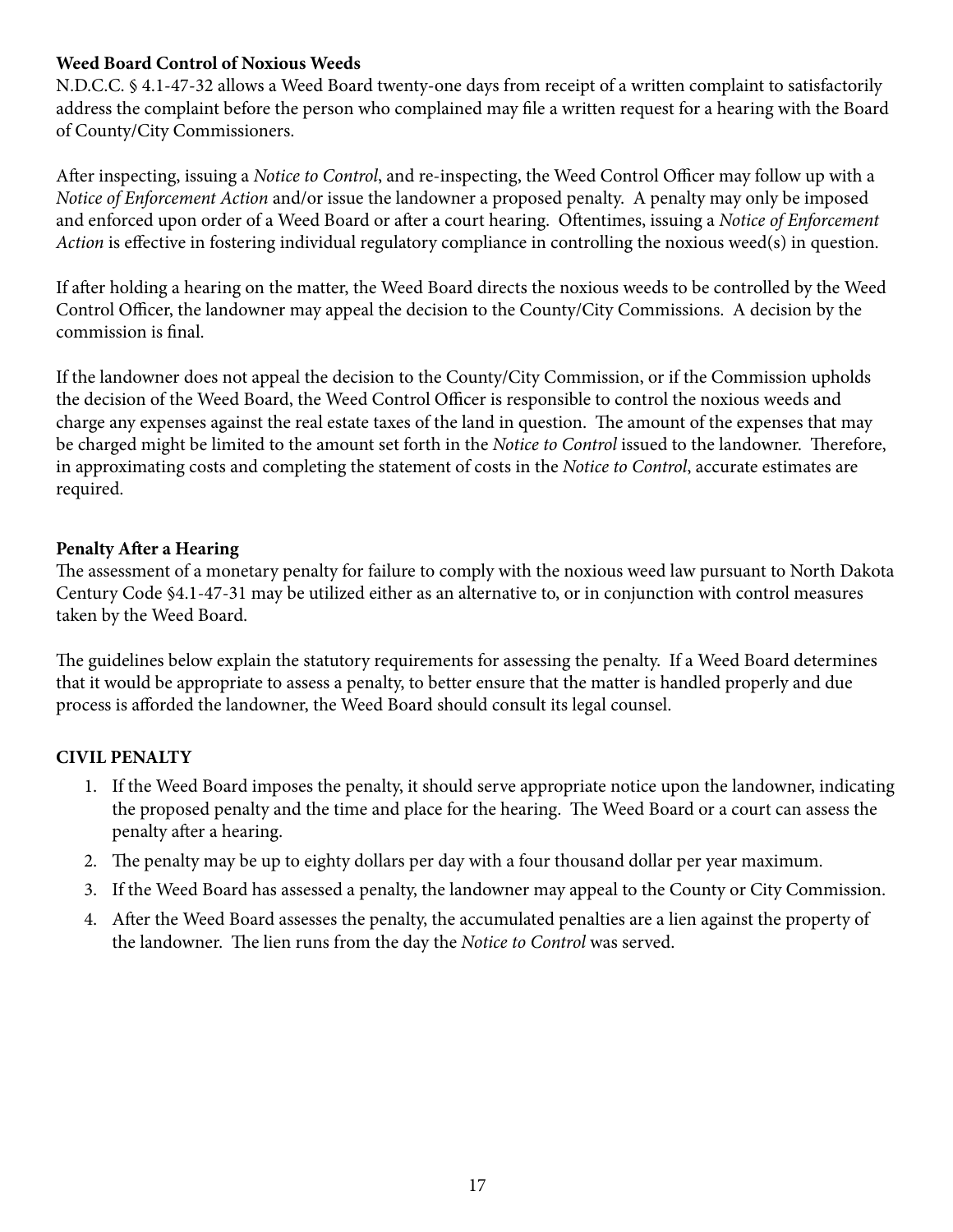## **QUARANTINE**

The Agriculture Commissioner is authorized to declare a quarantine to prevent the spread of noxious weeds. Any person who violates a quarantine order issued under NDCC 4.1-47-29 is guilty of a class B misdemeanor.

Any person may request that the Agriculture Commissioner declare a quarantine. Before a Weed Board or a Weed Control Officer requests a quarantine, that official should follow normal enforcement procedures (inspection, notice of control, re-inspection, etc.).

The Agriculture Commissioner may propose a nonemergency quarantine or impose an emergency quarantine:

## **1. NONEMERGENCY QUARANTINE**

In the case of a nonemergency quarantine, the Agriculture Commissioner will:

- a. Schedule a public hearing;
- b. Provide notice of the hearing by publishing its time, place, and date in the official newspaper of each county having land within the area of the proposed quarantine; and,
- c. After review of information at the hearing, make a determination as to whether to declare a nonemergency quarantine.

## **2. EMERGENCY QUARANTINE**

Within fourteen days of declaring and imposing an emergency quarantine, the Agriculture Commissioner will:

- a. Schedule a public hearing;
- b. Provide notice of the hearing by publishing its time, place, and date in the official newspaper of each county having land within the area of the proposed quarantine; and,
- c. After review of information at the hearing, make a determination within fourteen days of declaring and imposing the emergency quarantine as to whether to continue imposition of the emergency quarantine.

If the Agriculture Commissioner imposes a nonemergency or emergency quarantine, the Agriculture Commissioner will include in the quarantine order the date by which, or the circumstances under which, the Agriculture Commissioner will lift the quarantine order.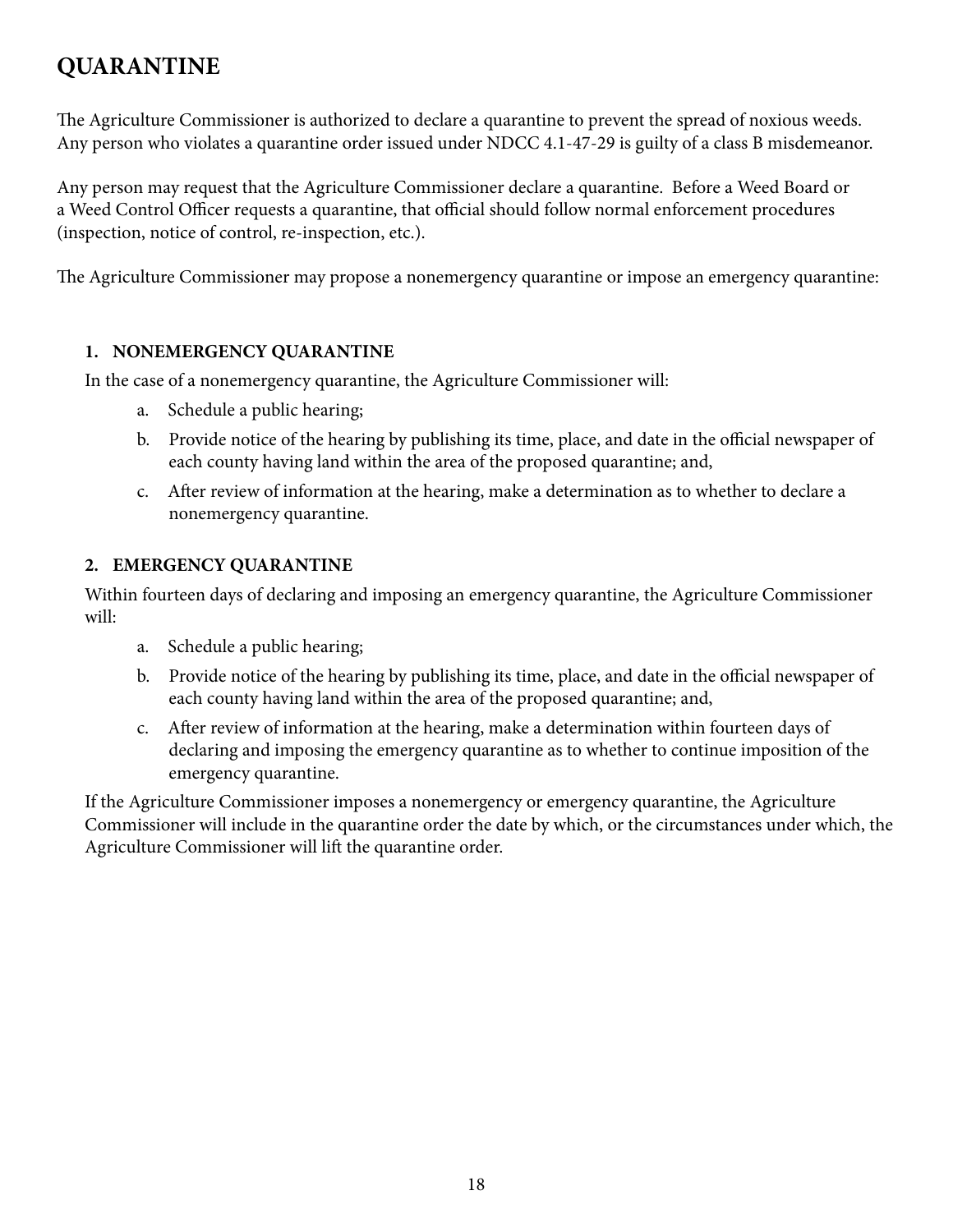## **PUBLIC LAND ENFORCEMENT**

## **1. STATE LAND**S

The Agriculture Commissioner is responsible for organizing a noxious weed control or eradication program with all state agencies owning, controlling, or have jurisdiction over lands in North Dakota.

The Weed Board:

- a. May inspect state-owned land for noxious weeds;
- b. May serve a *Notice to Control* letter on the state official responsible for managing the land (though the form letter will require revision in light of tax exempt status enjoyed by state-owned land);
- c. May re-inspect the land to determine if the minimum remedial requirements have been met;
- d. May serve a Notice of Enforcement letter on the state official responsible for managing the land if the minimum remedial requirements have not been met (though the form letter will require revision in light of tax exempt status enjoyed by state-owned land);
- e. Must get approval to control the noxious weeds from the Agriculture Commissioner;
- f. May enter upon the state-owned land to control the noxious weeds after the Agriculture Commissioner's approval has been received;
- g. May send the state agency responsible for managing the land a bill for the control expenses incurred by the board;

The state agency must pay expenses of the weed control thirty days following receipt of the bill.

#### **2. FEDERAL LANDS**

The Agriculture Commissioner is responsible for organizing a noxious weed control or eradication program with all Federal Agencies owning, controlling, or have jurisdiction over lands in North Dakota.

- a. If a Federal Agency does not control or eradicate noxious weed under its jurisdiction and fails to develop a noxious weed management plan, the appropriate Weed Board shall notify the Federal Agency.
- b. The Federal Agency shall provide a report, on forms prepared by the Agriculture Commissioner, to the Weed Board detailing the methods it uses to manage noxious weed and explaining why it is not controlling or eradicating them.
- c. The Agriculture Commissioner may hold a public hearing to determine why the Federal Agency is not controlling or eradicating noxious weeds.

## **3. POLITICAL SUBDIVISION LANDS**

Weed Control Officers are responsible for organizing a noxious weed control or eradication program with all political subdivisions within North Dakota that own, control, or have jurisdiction over land.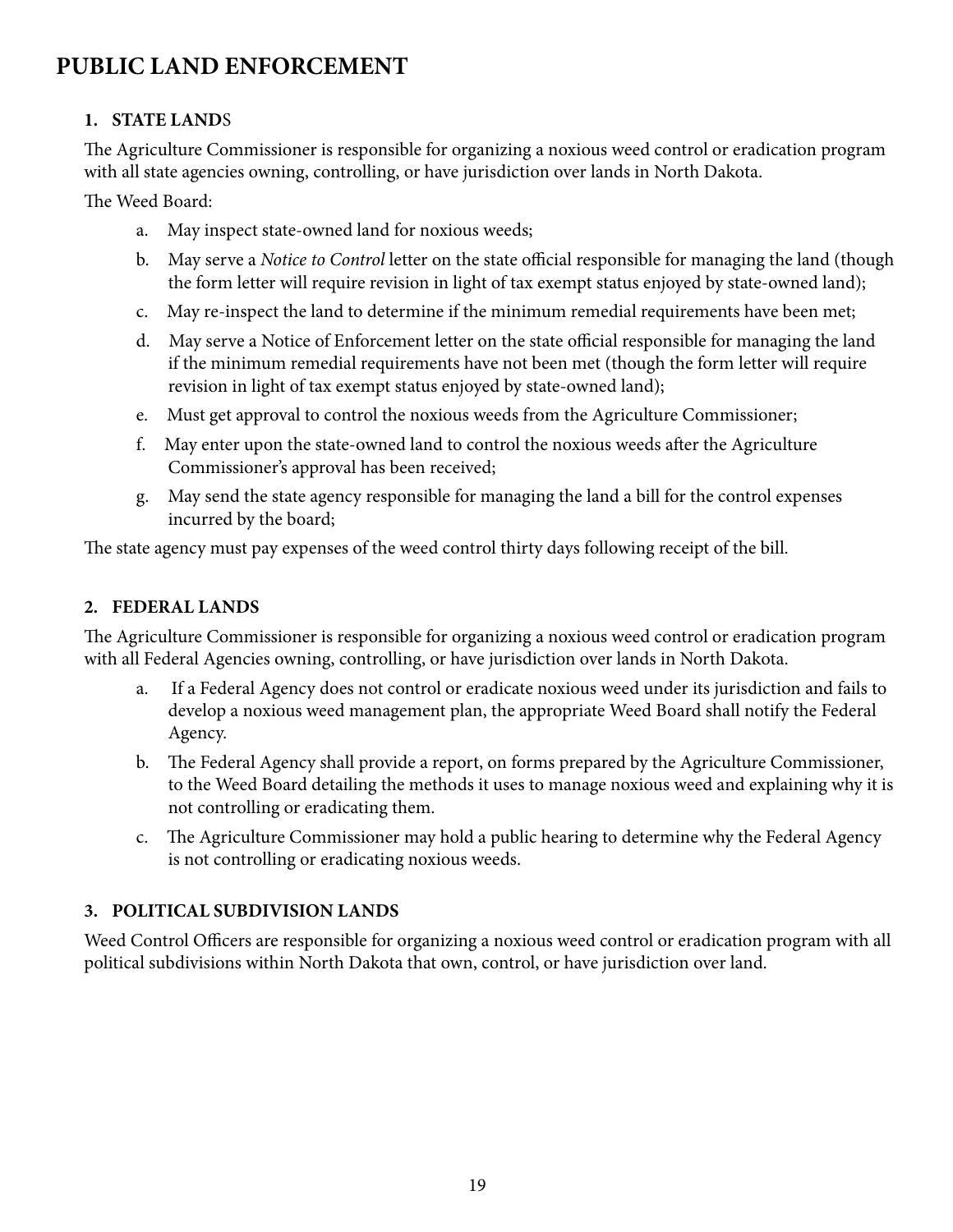## **A Public Official's Guide to North Dakota's OPEN MEETINGS AND OPEN RECORDS LAWS**

As public servants, the performance of official duties is subject to public scrutiny. North Dakota has "sunshine laws" which provide that all government records and meetings must be open to the public unless a specific statute authorizes a record or meeting to be closed. The best protection for public officials is to have a good working knowledge of the laws and the exceptions that apply.

## **Public Access**

All "public entities" are subject to the Open Meeting and Open Record laws, including: state and local government agencies, rural fire and ambulance districts, public schools, private businesses or non-profit organizations that are supported by or expending public funds, and contractors, if the contractor is providing services in place of a public entity rather than simply providing services to that entity.

The terms "record" and "meeting" are defined broadly. Anyone has the right to attend meetings of a public entity or to access and obtain copies of the entity's records, regardless of where they live. To deny public access to a record or a meeting, the public entity first has to identify the law that closes the record or the meeting, then the entity must explain that law to the person requesting access.

- To deny access to a record, the public entity must explain within a reasonable time the legal authority for denying the request. If asked, the entity must put the denial and explanation in writing.
- To deny access to a meeting, the public entity must identify the topics to be considered and the legal authority for closing a meeting before asking the public to leave the meeting room.

## **Violations**

Anyone may ask the Attorney General to issue an opinion regarding an alleged violation of the open records or meetings laws. If the Attorney General finds there was a violation, the entity has seven days to take the corrective action required by the Opinion. Criminal prosecution also may result if the public entity or employee knowingly violated the law.

## **Quick Tips**

The basic Open Meetings and Open Records laws are found in Chapter 44-04 of the North Dakota Century Code (N.D.C.C.), beginning at Section 44-04-17.1.

- A statute may declare certain records to be exempt or confidential. If a record is exempt, a public entity may release it at its discretion. It is not a violation of the law to decline to provide an exempt record. If a record is confidential, the public entity either cannot release it or first must redact the confidential information.
- A governing body may close a meeting to talk with its attorney if the discussion pertains to the attorney's advice regarding a pending or reasonably predictable lawsuit involving the public entity.
- Economic development information identifying the name, nature and potential location of a business considering relocating or expanding within the state can be closed until the business announces its intentions.
- Public employee salary and job performance information is open but certain personal and payroll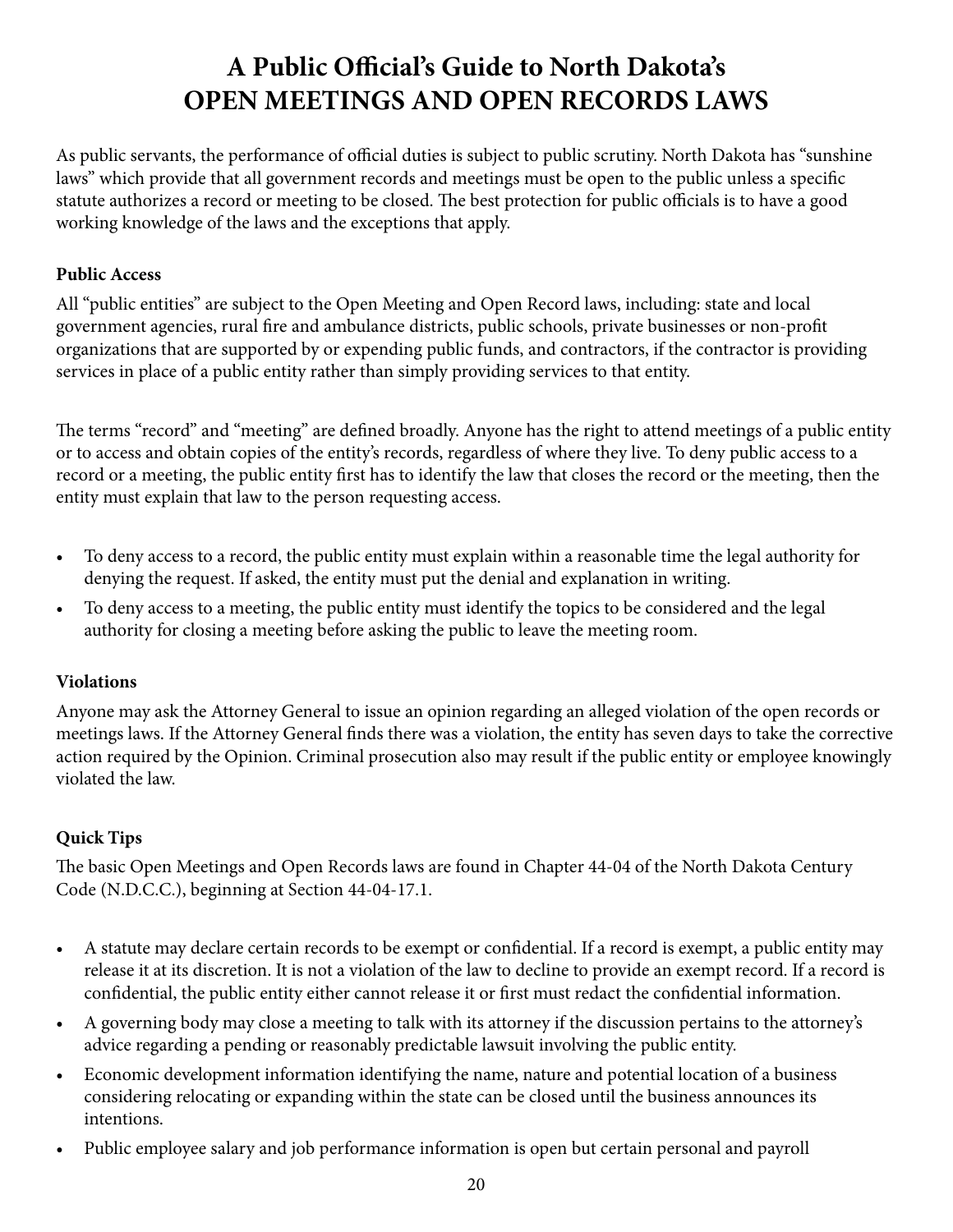information may be exempt or confidential. Generally, a public entity may not close a meeting simply to discuss employee performance or salary issues.

- Confidentiality clauses in a settlement agreement involving a public entity are against public policy and are declared void by state law.
- The definition of "record" includes all recorded information, regardless of physical form (paper, e-mail, computer file, photographs, audiotape, or videotape) that has a connection with how public funds are spent or with a public entity's performance of its governmental functions. E-mails relating to public business are subject to disclosure even if the official uses a personal e-mail account or home computer. Electronic records maintained by or for a public entity must be accessible.
- Public officials and employees generally should know what records under their control must be disclosed. A delay to seek legal advice is reasonable only if there is a legitimate legal or factual question on what may be disclosed. It is not reasonable to delay responding to a request until the next meeting of the governing body.

## **Open Meetings**

"Meeting" means any gathering of a quorum of the members of a governing body of a public entity regarding public business, and includes: committees and subcommittees, informal gatherings or work sessions, and discussions where a quorum of members are participating by phone, e-mail or any other electronic communication (either at the same time or in a series of individual contacts. If a governing body delegates any authority to two or more people, the newly formed committee is also subject to the open records and meetings laws.

- The only time a gathering of a quorum of members is not a meeting is if it is a purely social gathering—as soon as public business is discussed, it becomes a "meeting."
- A member of the public does not have the right to speak to the governing body at an open meeting. The public is entitled only to see and hear what happens at a meeting, and to record or broadcast those observations. Other statutes, however, may require a hearing for public comment.

## **Closed Meetings**

Before a governing body may close a portion of its meeting, it first must convene in a properly noticed open meeting. Next, it has to announce the legal authority to close the meeting and the topics to be considered during the closed portion of the meeting. After that, unless the law requires a closed meeting, the governing body must vote on whether to close the meeting. Any executive session must be tape recorded. All substantive votes must be recorded by roll call. Final action on the topics considered in the executive session must be taken during the open portion of the meeting.

## **Meeting Notice**

Prior written notice is required for all meetings of a public entity. The notice must include the date, time and location of the meeting and the agenda topics the governing body expects to address during the meeting. Regular meeting agendas may be altered at the time of the meeting. For special or emergency meetings, only the specific topics included in the notice may be discussed.

Meeting notices must be filed with the Secretary of State (state agencies), the City Auditor (city-level entities) or the County Auditor (all other entities) or, alternatively, the public entity may choose to post the meeting schedules and notices on its official website. Notices also must be posted in the entity's main office, if it has one,